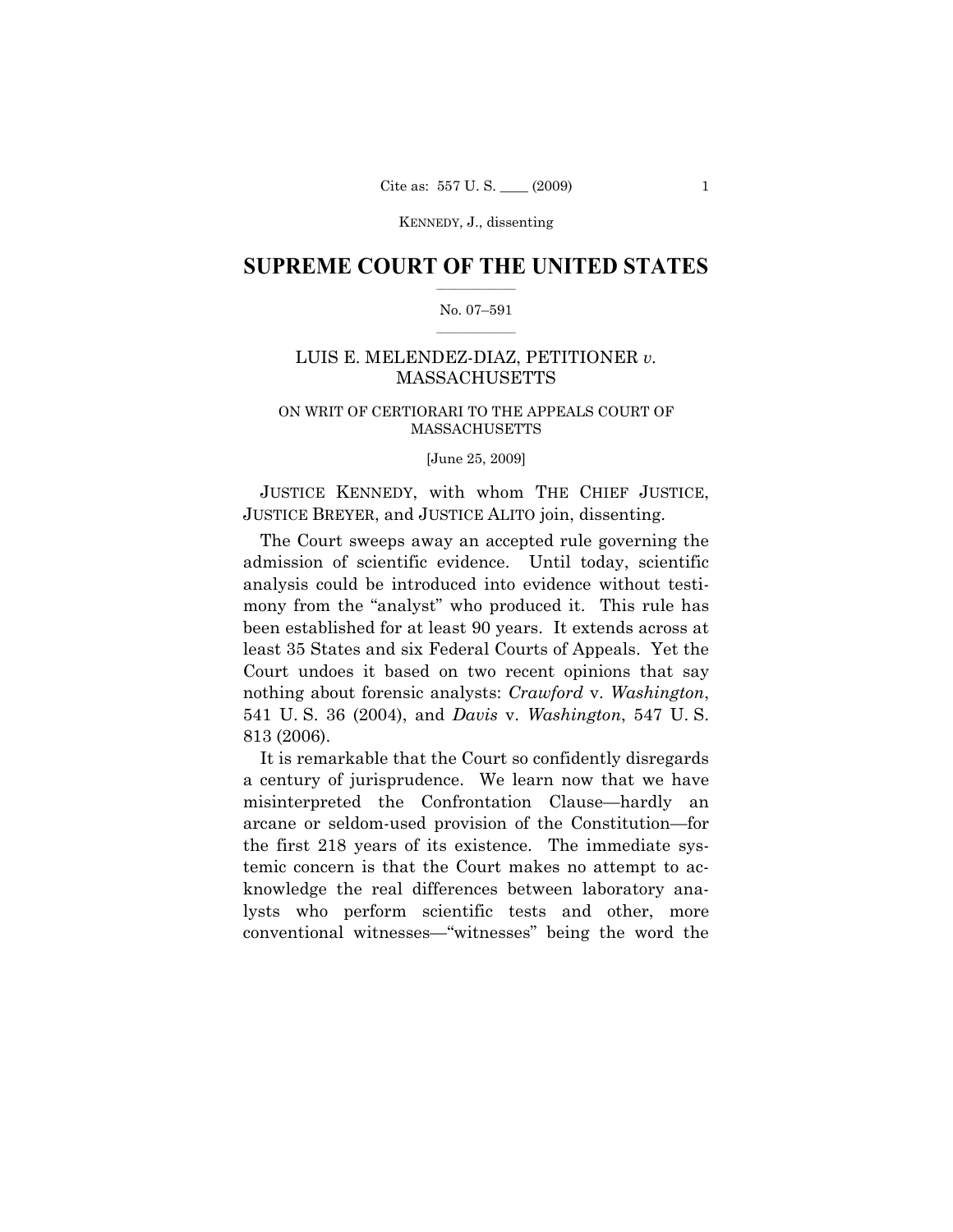Framers used in the Confrontation Clause.

*Crawford* and *Davis* dealt with ordinary witnesses women who had seen, and in two cases been the victim of, the crime in question. Those cases stand for the proposition that formal statements made by a conventional witness—one who has personal knowledge of some aspect of the defendant's guilt—may not be admitted without the witness appearing at trial to meet the accused face to face. But *Crawford* and *Davis* do not say—indeed, could not have said, because the facts were not before the Court that anyone who makes a testimonial statement is a witness for purposes of the Confrontation Clause, even when that person has, in fact, witnessed nothing to give them personal knowledge of the defendant's guilt.

 Because *Crawford* and *Davis* concerned typical witnesses, the Court should have done the sensible thing and limited its holding to witnesses as so defined. Indeed, as JUSTICE THOMAS warned in his opinion in *Davis*, the Court's approach has become "disconnected from history and unnecessary to prevent abuse." 547 U. S., at 838. The Court's reliance on the word "testimonial" is of little help, of course, for that word does not appear in the text of the Clause.

 The Court dictates to the States, as a matter of constitutional law, an as-yet-undefined set of rules governing what kinds of evidence may be admitted without in-court testimony. Indeed, under today's opinion the States bear an even more onerous burden than they did before *Crawford.*  Then, the States at least had the guidance of the hearsay rule and could rest assured that "where the evidence f[ell] within a firmly rooted hearsay exception," the Confrontation Clause did not bar its admission. *Ohio* v. *Roberts*, 448 U. S. 56, 66 (1980) (overruled by *Crawford*). Now, without guidance from any established body of law, the States can only guess what future rules this Court will distill from the sparse constitutional text. See, *e.g.*, Méndez, *Craw-*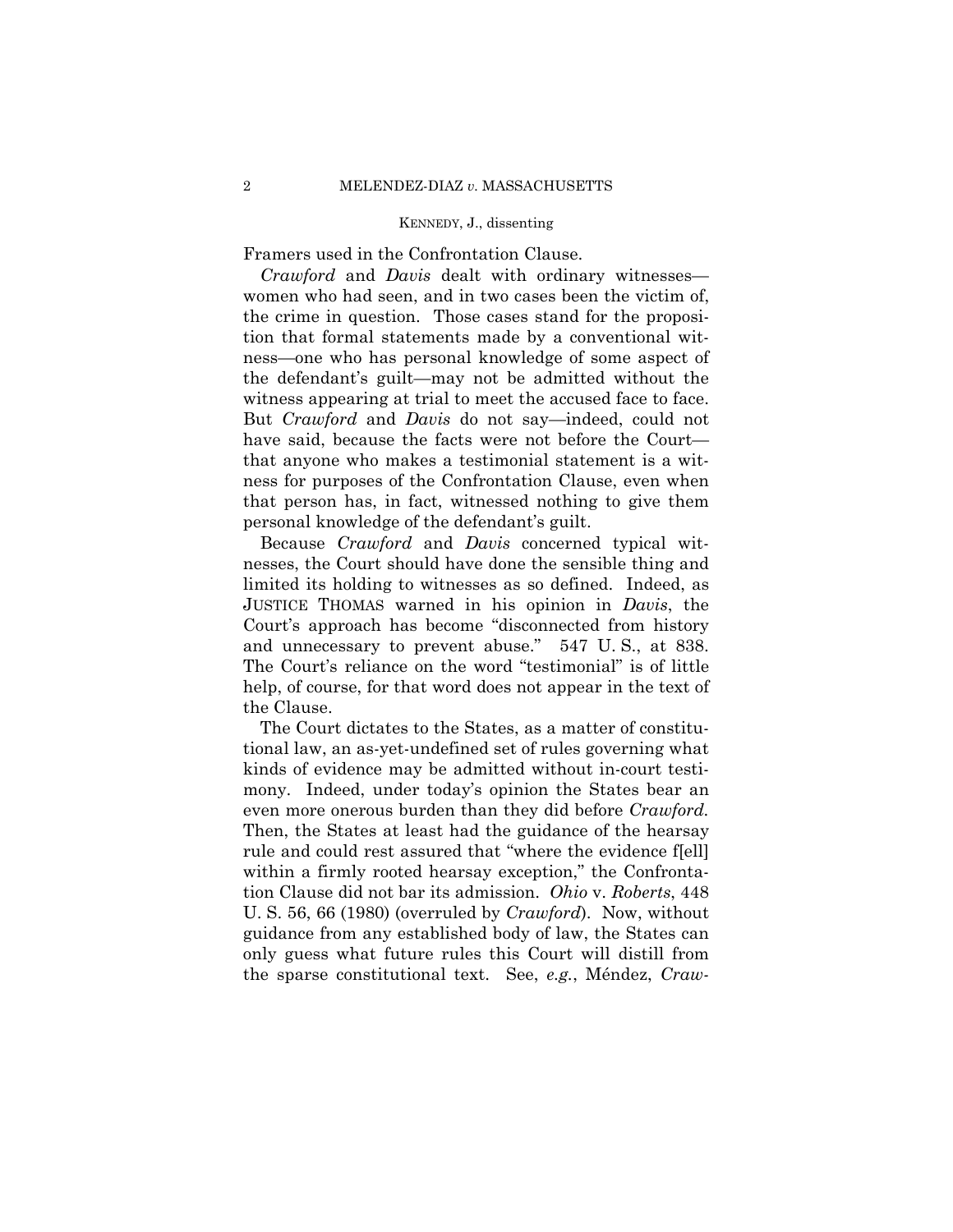*ford v. Washington*: A Critique, 57 Stan. L. Rev. 569, 586– 593 (2004) (discussing unanswered questions regarding testimonial statements).

 The Court's opinion suggests this will be a body of formalistic and wooden rules, divorced from precedent, common sense, and the underlying purpose of the Clause. Its ruling has vast potential to disrupt criminal procedures that already give ample protections against the misuse of scientific evidence. For these reasons, as more fully explained below, the Court's opinion elicits my respectful dissent.

 The Court says that, before the results of a scientific test may be introduced into evidence, the defendant has the right to confront the "analyst." *Ante*, at 4–5. One must assume that this term, though it appears nowhere in the Confrontation Clause, nevertheless has some constitutional substance that now must be elaborated in future cases. There is no accepted definition of analyst, and there is no established precedent to define that term.

 Consider how many people play a role in a routine test for the presence of illegal drugs. One person prepares a sample of the drug, places it in a testing machine, and retrieves the machine's printout—often, a graph showing the frequencies of radiation absorbed by the sample or the masses of the sample's molecular fragments. See 2 P. Giannelli & E. Imwinkelried, Scientific Evidence §23.03 (4th ed. 2007) (describing common methods of identifying drugs, including infrared spectrophotometry, nuclear magnetic resonance, gas chromatography, and mass spectrometry). A second person interprets the graph the machine prints out—perhaps by comparing that printout with published, standardized graphs of known drugs.

I A 1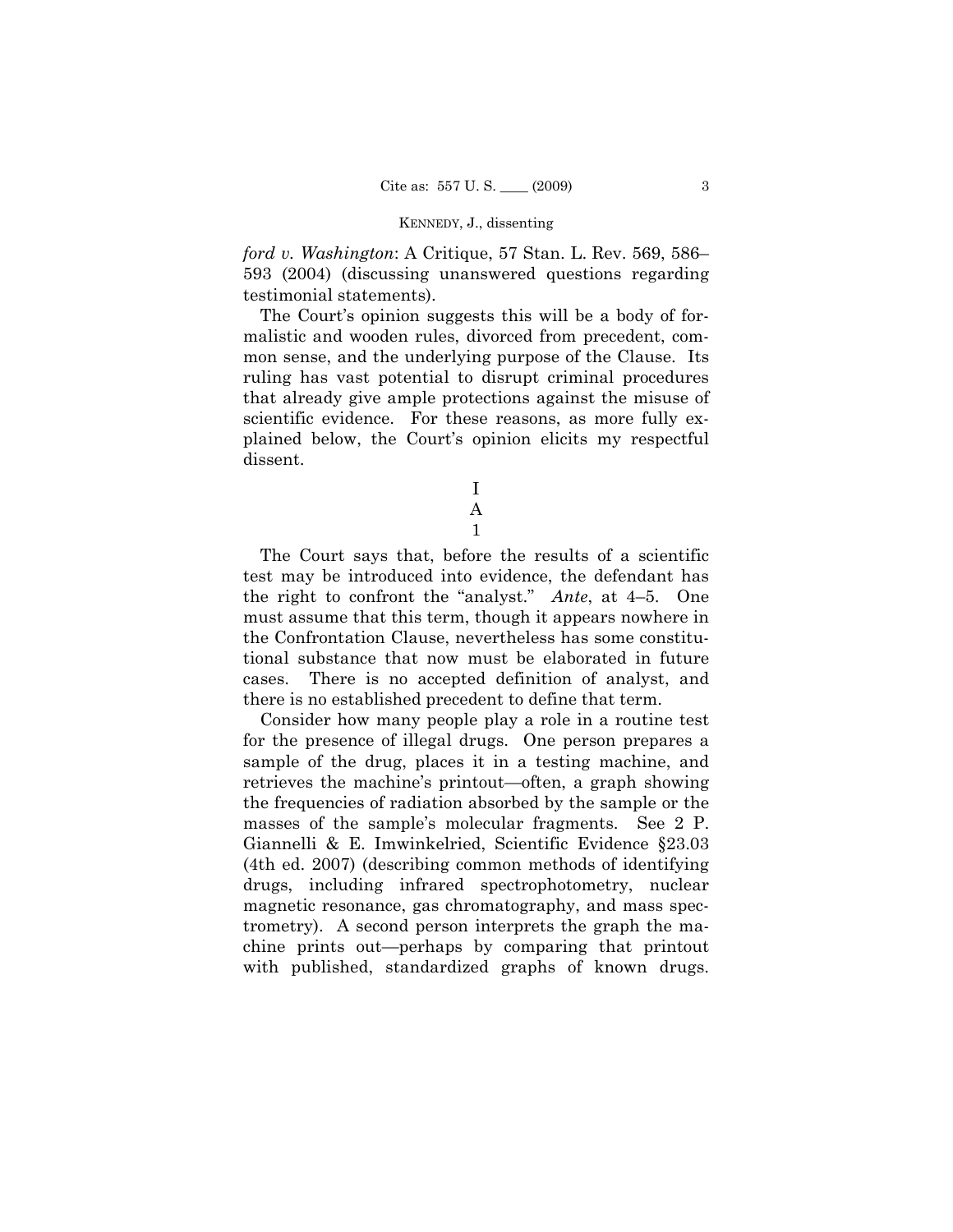*Ibid*. Meanwhile, a third person—perhaps an independent contractor—has calibrated the machine and, having done so, has certified that the machine is in good working order. Finally, a fourth person—perhaps the laboratory's director—certifies that his subordinates followed established procedures.

 It is not at all evident which of these four persons is the analyst to be confronted under the rule the Court announces today. If all are witnesses who must appear for in-court confrontation, then the Court has, for all practical purposes, forbidden the use of scientific tests in criminal trials. As discussed further below, requiring even one of these individuals to testify threatens to disrupt if not end many prosecutions where guilt is clear but a newly found formalism now holds sway. See Part I–C, *infra*.

 It is possible to read the Court's opinion, however, to say that all four must testify. Each one has contributed to the test's result and has, at least in some respects, made a representation about the test. Person One represents that a pure sample, properly drawn, entered the machine and produced a particular printout. Person Two represents that the printout corresponds to a known drug. Person Three represents that the machine was properly calibrated at the time. Person Four represents that all the others performed their jobs in accord with established procedures.

 And each of the four has power to introduce error. A laboratory technician might adulterate the sample. The independent contractor might botch the machine's calibration. And so forth. The reasons for these errors may range from animus against the particular suspect or all criminal suspects to unintentional oversight; from gross negligence to good-faith mistake. It is no surprise that a plausible case can be made for deeming each person in the testing process an analyst under the Court's opinion.

Consider the independent contractor who has calibrated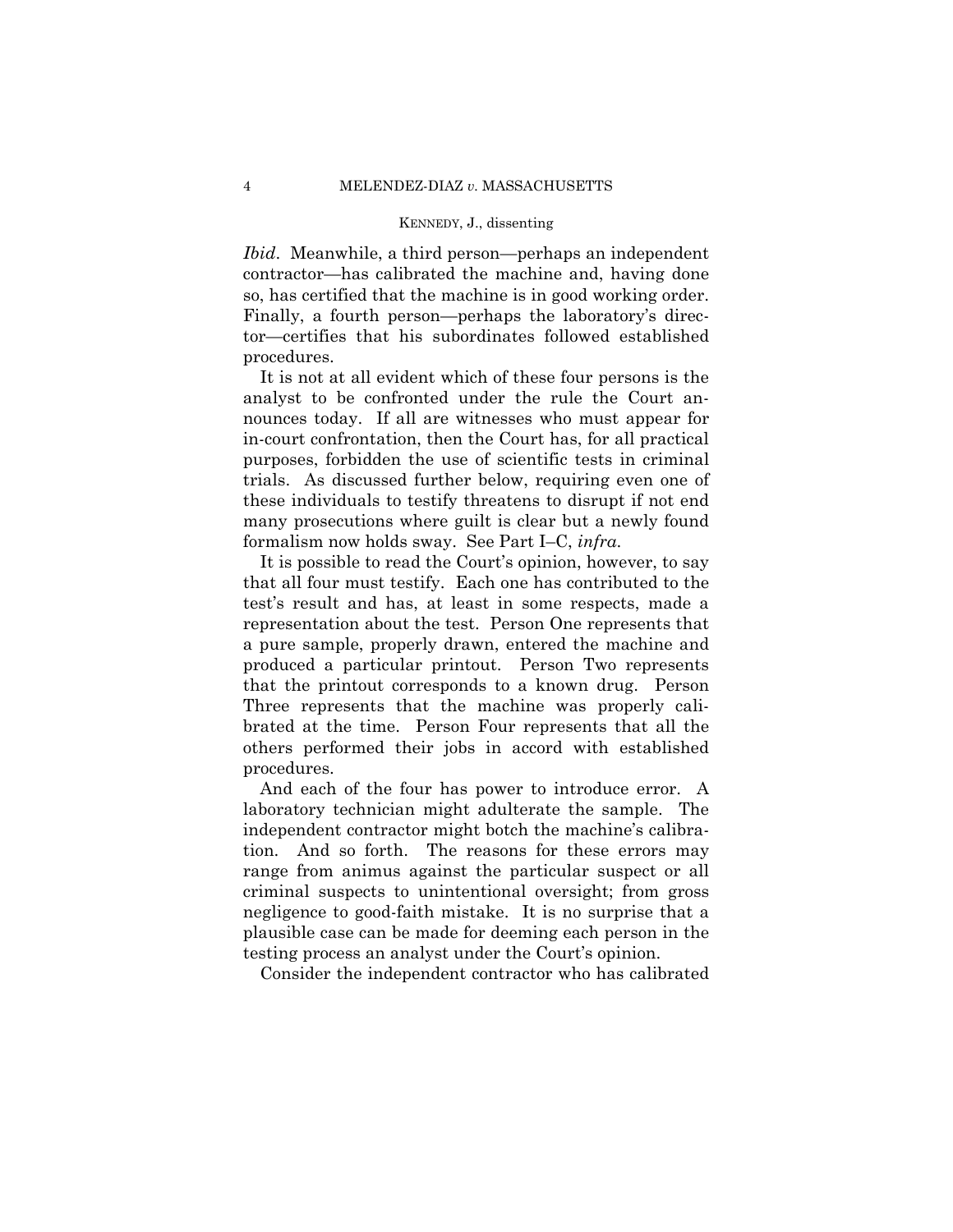the testing machine. At least in a routine case, where the machine's result appears unmistakable, that result's accuracy depends entirely on the machine's calibration. The calibration, in turn, can be proved only by the contractor's certification that he or she did the job properly. That certification appears to be a testimonial statement under the Court's definition: It is a formal, out-of-court statement, offered for the truth of the matter asserted, and made for the purpose of later prosecution. See *ante*, at 3– 5. It is not clear, under the Court's ruling, why the independent contractor is not also an analyst.

 Consider the person who interprets the machine's printout. His or her interpretation may call for the exercise of professional judgment in close cases. See Giannelli & Imwinkelried, *supra*. If we assume no person deliberately introduces error, this interpretive step is the one most likely to permit human error to affect the test's result. This exercise of judgment might make this participant an analyst. The Court implies as much. See *ante*, at 12–14.

 And we must yet consider the laboratory director who certifies the ultimate results. The director is arguably the most effective person to confront for revealing any ambiguity in findings, variations in procedures, or problems in the office, as he or she is most familiar with the standard procedures, the office's variations, and problems in prior cases or with particular analysts. The prosecution may seek to introduce his or her certification into evidence. The Court implies that only those statements that are actually entered into evidence require confrontation. See *ante*, at 4–5. This could mean that the director is also an analyst, even if his or her certification relies upon or restates work performed by subordinates.

 The Court offers no principles or historical precedent to determine which of these persons is the analyst. All contribute to the test result. And each is equally remote from the scene, has no personal stake in the outcome, does not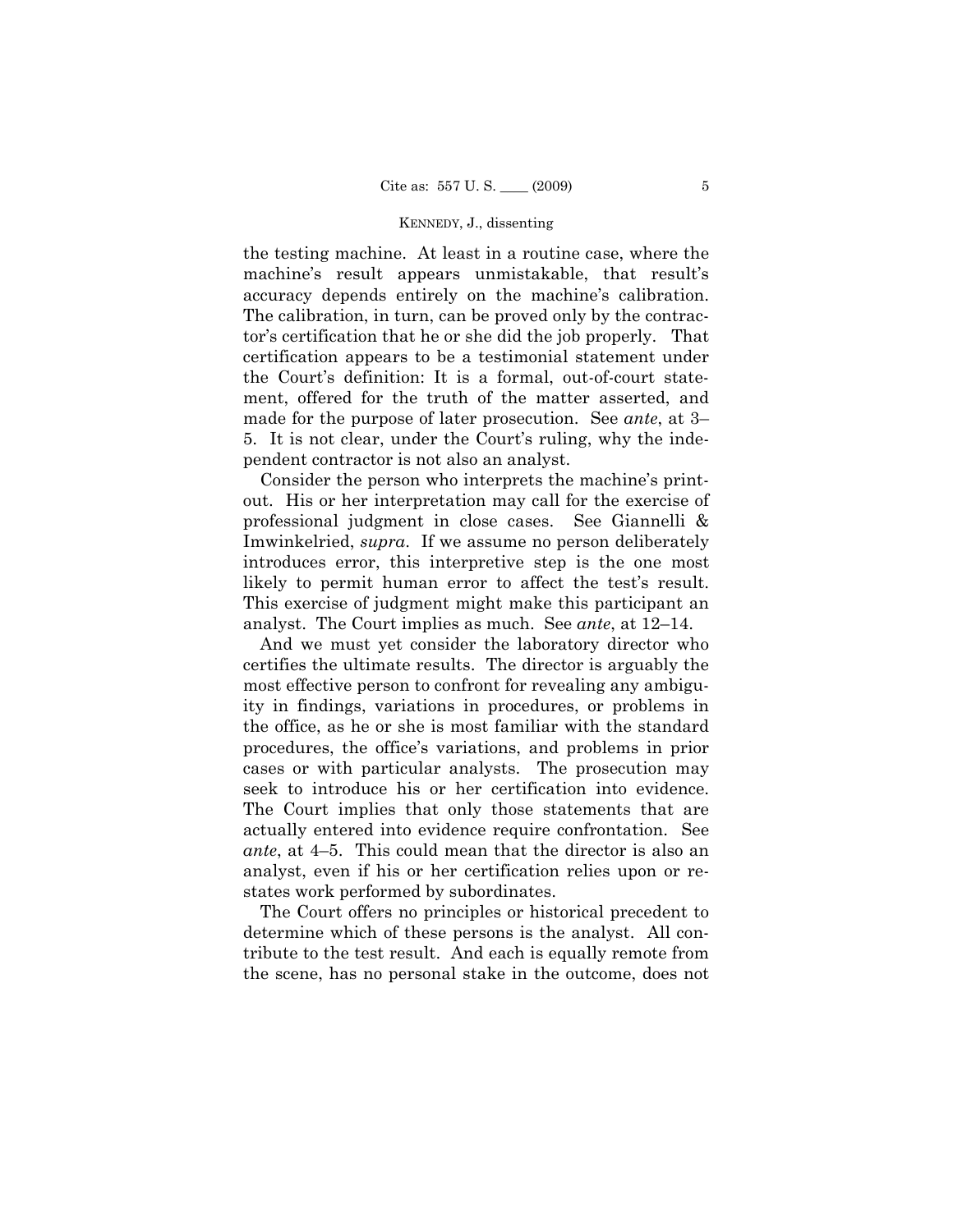even know the accused, and is concerned only with the performance of his or her role in conducting the test.

 It could be argued that the only analyst who must testify is the person who signed the certificate. Under this view, a laboratory could have one employee sign certificates and appear in court, which would spare all the other analysts this burden. But the Court has already rejected this arrangement. The Court made clear in *Davis* that it will not permit the testimonial statement of one witness to enter into evidence through the in-court testimony of a second:

"[W]e do not think it conceivable that the protections of the Confrontation Clause can readily be evaded by having a note-taking policeman [here, the laboratory employee who signs the certificate] *recite* the unsworn hearsay testimony of the declarant [here, the analyst who performs the actual test], instead of having the declarant sign a deposition. Indeed, if there is one point for which no case—English or early American, state or federal—can be cited, that is it." 547 U. S., at 826.

Under this logic, the Court's holding cannot be cabined to the person who signs the certificates. If the signatory is restating the testimonial statements of the true analysts whoever they might be—then those analysts, too, must testify in person.

 Today's decision demonstrates that even in the narrow category of scientific tests that identify a drug, the Court cannot define with any clarity who the analyst is. Outside this narrow category, the range of other scientific tests that may be affected by the Court's new confrontation right is staggering. See, *e.g.*, Comment, Toward a Definition of "Testimonial": How Autopsy Reports Do Not Embody the Qualities of a Testimonial Statement, 96 Cal. L. Rev. 1093, 1094, 1115 (2008) (noting that every court post-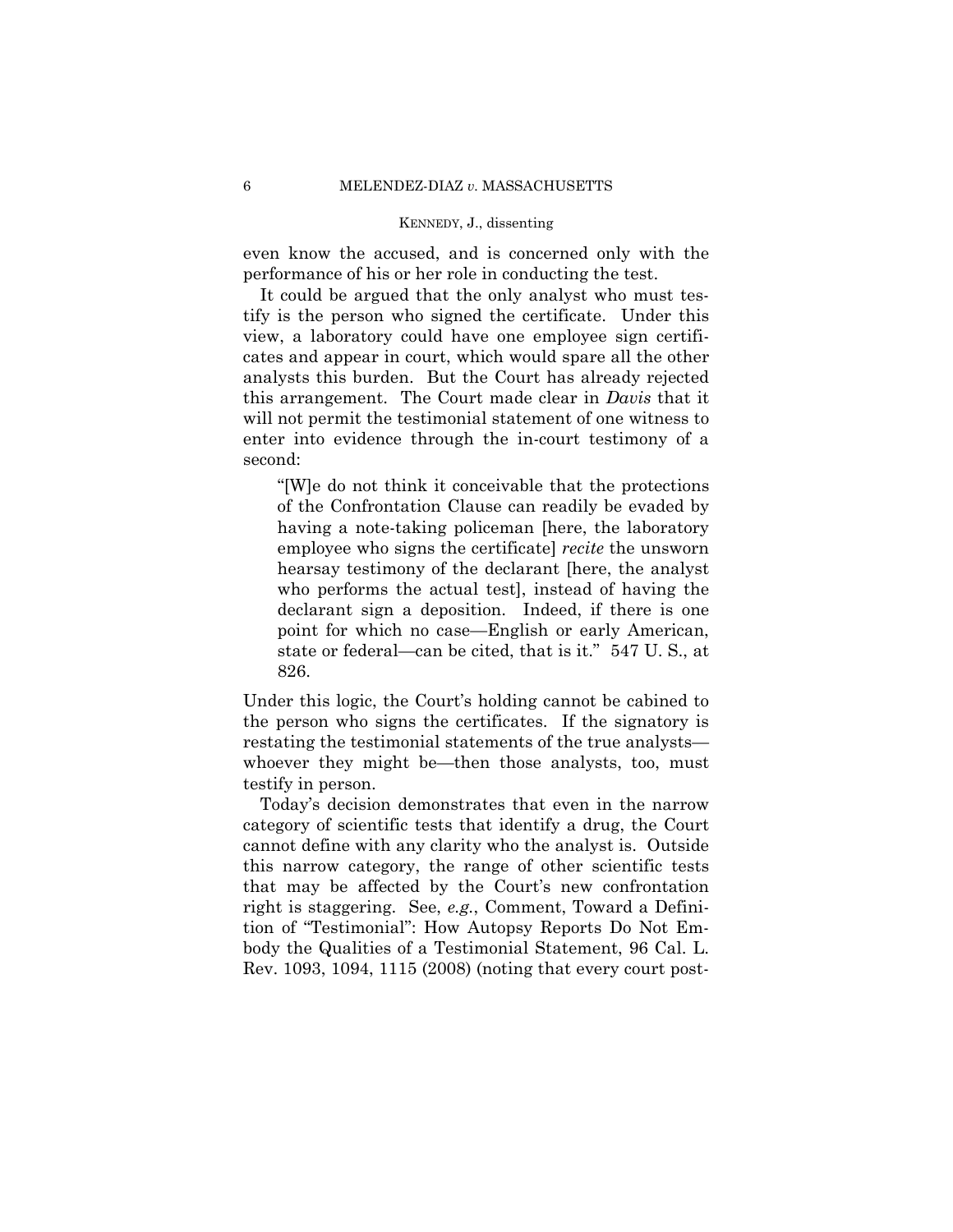*Crawford* has held that autopsy reports are not testimonial, and warning that a contrary rule would "effectively functio[n] as a statute of limitations for murder").

2

 It is difficult to confine at this point the damage the Court's holding will do in other contexts. Consider just two—establishing the chain of custody and authenticating a copy of a document.

 It is the obligation of the prosecution to establish the chain of custody for evidence sent to testing laboratories that is, to establish "the identity and integrity of physical evidence by tracing its continuous whereabouts." 23 C. J. S., Criminal Law §1142, p. 66 (2008). Meeting this obligation requires representations—that one officer retrieved the evidence from the crime scene, that a second officer checked it into an evidence locker, that a third officer verified the locker's seal was intact, and so forth. The iron logic of which the Court is so enamored would seem to require in-court testimony from each human link in the chain of custody. That, of course, has never been the law. See, *e.g.*, *United States* v. *Lott*, 854 F. 2d 244, 250 (CA7 1988) ("[G]aps in the chain [of custody] normally go to the weight of the evidence rather than its admissibility"); 29A Am. Jur. 2d, Evidence §962, p. 269 (2009) ("The fact that one of the persons in control of a fungible substance does not testify at trial does not, without more, make the substance or testimony relating to it inadmissible"); C. J. S., *supra*, §1142, at 67 ("It is generally not necessary that every witness who handled the evidence testify").

 It is no answer for the Court to say that "[i]t is up to the prosecution to decide what steps in the chain of custody are so crucial as to require evidence." *Ante*, at 5, n. 1. The case itself determines which links in the chain are crucial—not the prosecution. In any number of cases, the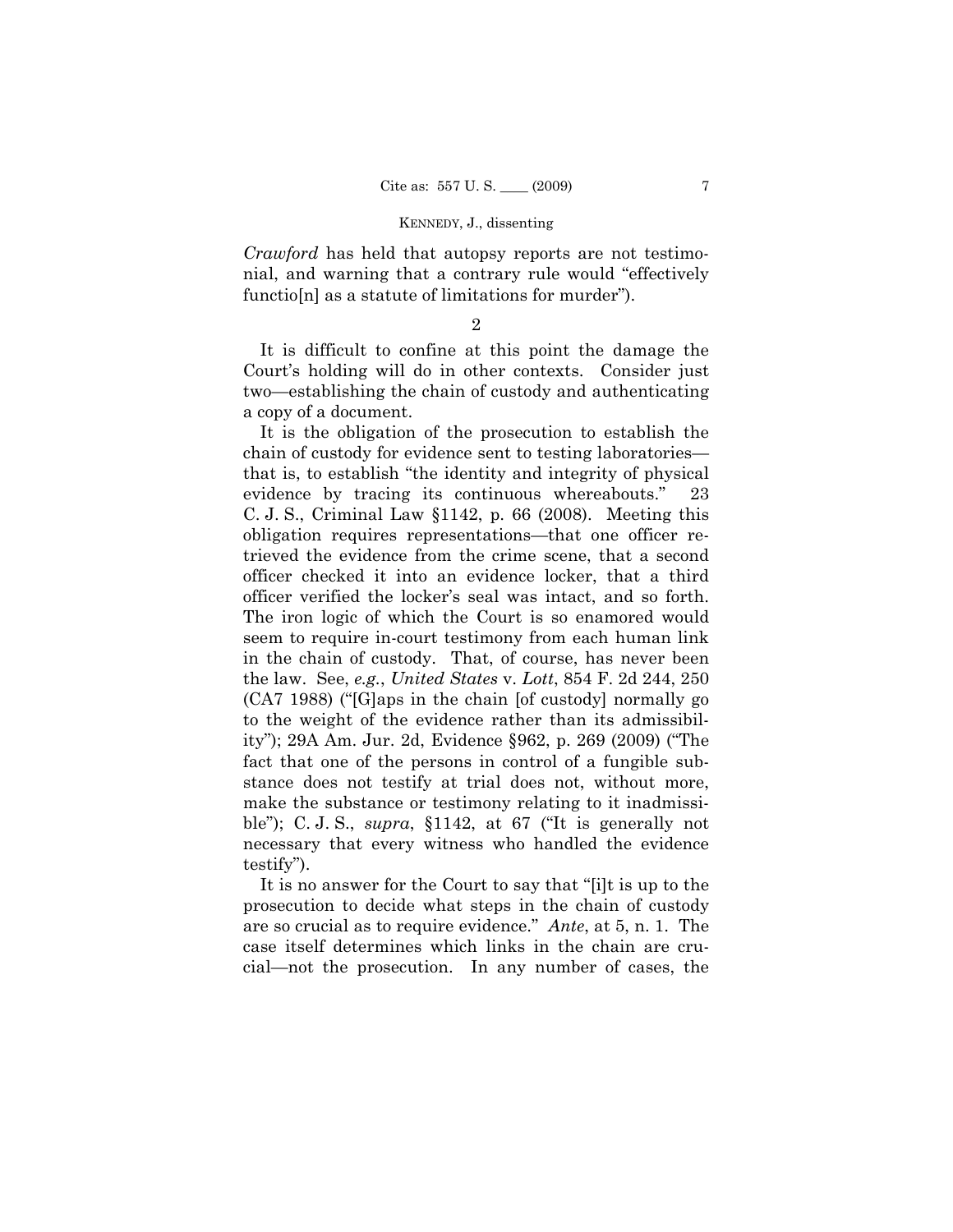crucial link in the chain will not be available to testify and so the evidence will be excluded for lack of a proper foundation.

 Consider another context in which the Court's holding may cause disruption: The long-accepted practice of authenticating copies of documents by means of a certificate from the document's custodian stating that the copy is accurate. See, *e.g.*, Fed. Rule Evid. 902(4) (in order to be self-authenticating, a copy of a public record must be "certified as correct by the custodian"); Rule 902(11) (business record must be "accompanied by a written declaration of its custodian"). Under one possible reading of the Court's opinion, recordkeepers will be required to testify. So far, courts have not read *Crawford* and *Davis* to impose this largely meaningless requirement. See, *e.g.*, *United States* v. *Adefehinti*, 510 F. 3d 319, 327–328 (CADC 2008) (certificates authenticating bank records may be admitted without confrontation); *United States* v. *Ellis*, 460 F. 3d 920, 927 (CA7 2006) (certificate authenticating hospital records). But the breadth of the Court's ruling today, and its undefined scope, may well be such that these courts now must be deemed to have erred. The risk of that consequence ought to tell us that something is very wrong with the Court's analysis.

 Because the Court is driven by nothing more than a wooden application of the *Crawford* and *Davis* definition of "testimonial," divorced from any guidance from history, precedent, or common sense, there is no way to predict the future applications of today's holding. Surely part of the justification for the Court's formalism must lie in its predictability. There is nothing predictable here, however, other than the uncertainty and disruption that now must ensue.

With no precedent to guide us, let us assume that the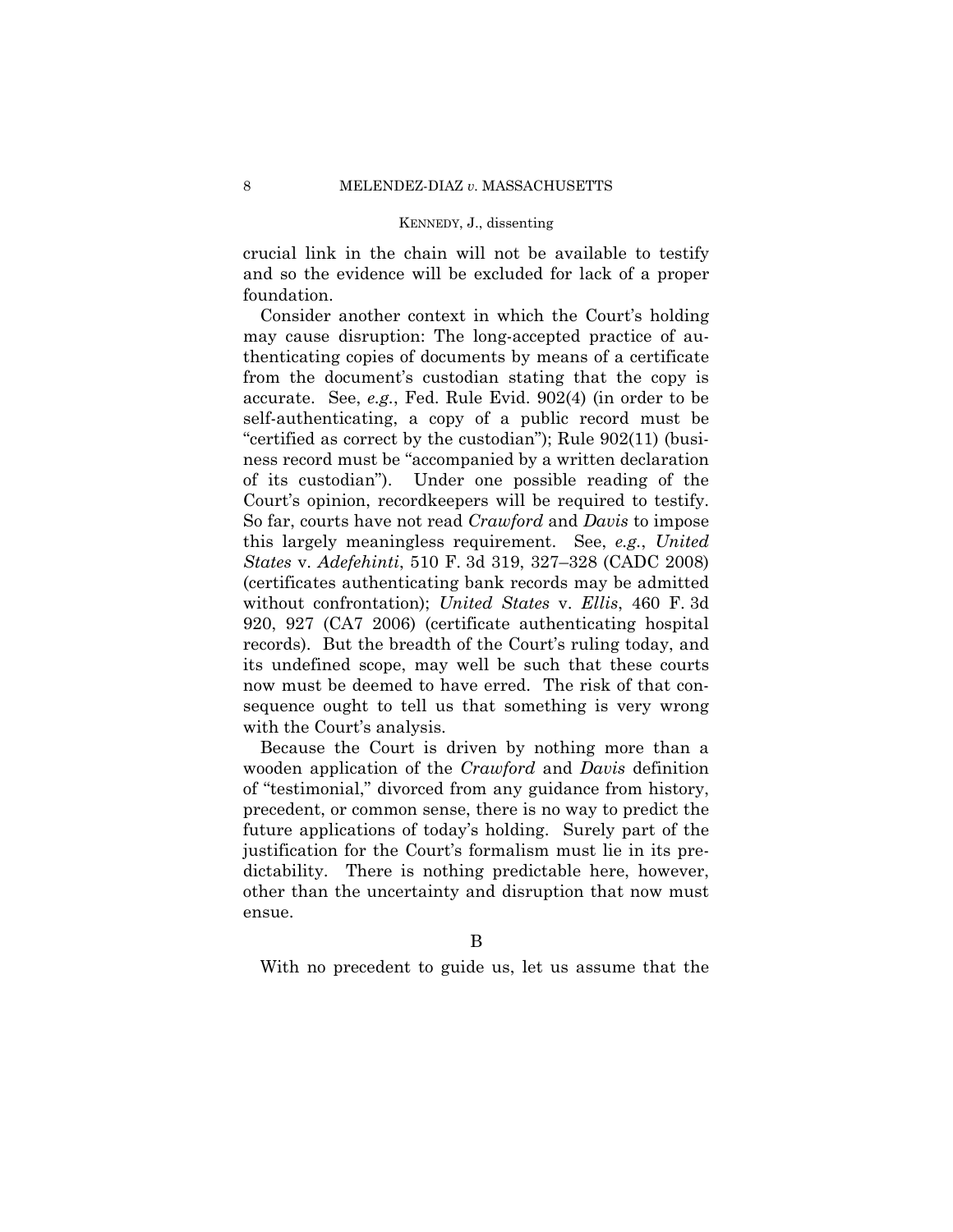Court's analyst is the person who interprets the machine's printout. This result makes no sense. The Confrontation Clause is not designed, and does not serve, to detect errors in scientific tests. That should instead be done by conducting a new test. Or, if a new test is impossible, the defendant may call his own expert to explain to the jury the test's flaws and the dangers of relying on it.And if, in an extraordinary case, the particular analyst's testimony is necessary to the defense, then, of course, the defendant may subpoena the analyst. The Court frets that the defendant may be unable to do so "when the [analyst] is unavailable or simply refuses to appear." *Ante*, at 19. But laboratory analysts are not difficult to locate or to compel. As discussed below, analysts already devote considerable time to appearing in court when subpoenaed to do so. See Part I–C, *infra;* see also Brief for State of Alabama et al. as *Amici Curiae* 26–28. Neither the Court, petitioner, nor *amici* offer any reason to believe that defendants have trouble subpoenaing analysts in cases where the analysts' in-court testimony is necessary.

 The facts of this case illustrate the formalistic and pointless nature of the Court's reading of the Clause. Petitioner knew, well in advance of trial, that the Commonwealth would introduce the tests against him. The bags of cocaine were in court, available for him to test, and entered into evidence. Yet petitioner made no effort, before or during trial, to mount a defense against the analysts' results. Petitioner could have challenged the tests' reliability by seeking discovery concerning the testing methods used or the qualifications of the laboratory analysts. See Mass. Rule Crim. Proc. 14(a)(2) (2009). He did not do so. Petitioner could have sought to conduct his own test. See Rule 41. Again, he did not seek a test; indeed, he did not argue that the drug was not cocaine. Rather than dispute the authenticity of the samples tested or the accuracy of the tests performed, petitioner argued to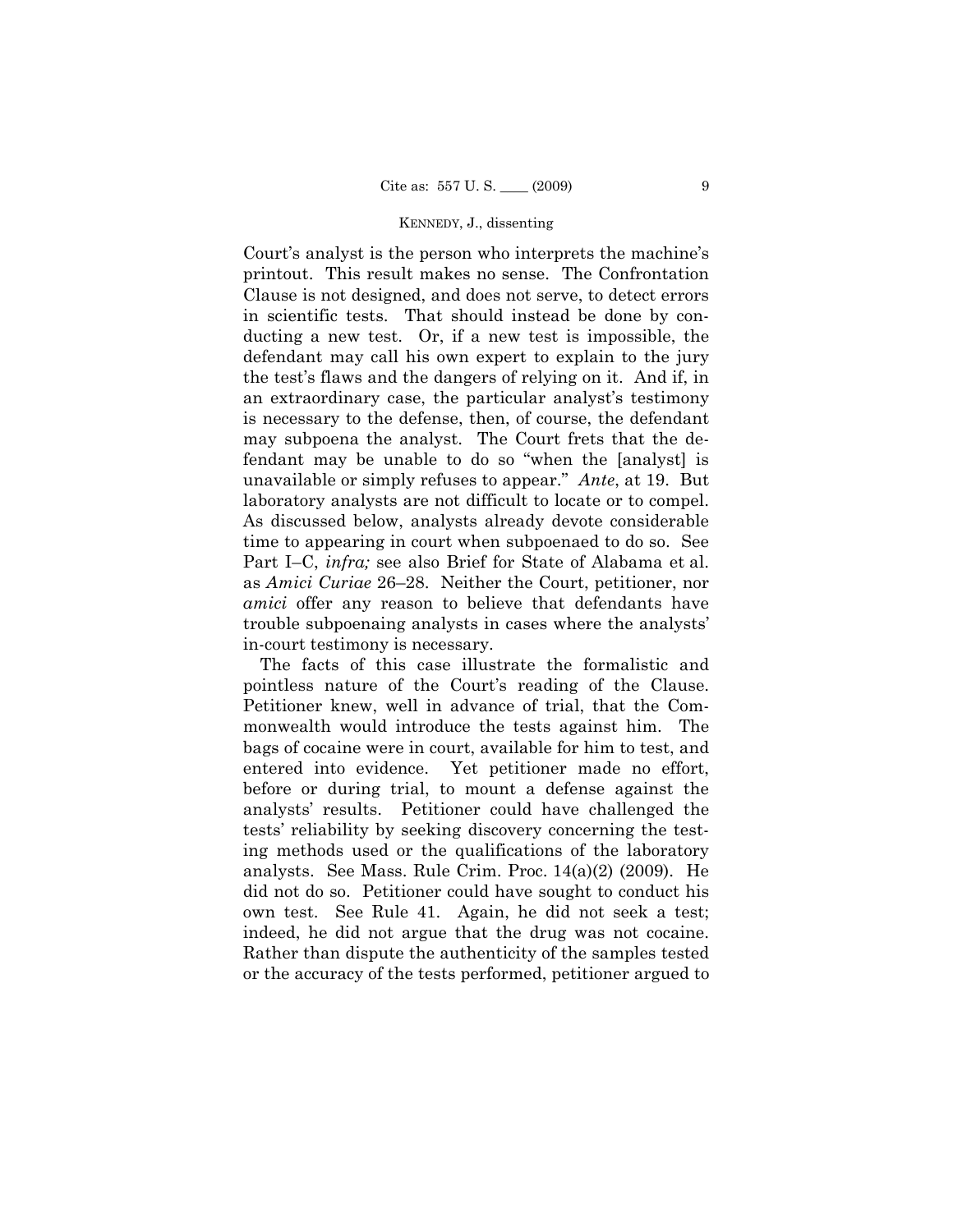the jury that the prosecution had not shown that he had possessed or dealt in the drugs.

 Despite not having prepared a defense to the analysts' results, petitioner's counsel made what can only be described as a *pro forma* objection to admitting the results without in-court testimony, presumably from one particular analyst. Today the Court, by deciding that this objection should have been sustained, transforms the Confrontation Clause from a sensible procedural protection into a distortion of the criminal justice system.

 It is difficult to perceive how the Court's holding will advance the purposes of the Confrontation Clause. One purpose of confrontation is to impress upon witnesses the gravity of their conduct. See *Coy* v. *Iowa*, 487 U. S. 1012, 1019–1020 (1988). A witness, when brought to face the person his or her words condemn, might refine, reformulate, reconsider, or even recant earlier statements. See *ibid*. A further purpose is to alleviate the danger of onesided interrogations by adversarial government officials who might distort a witness's testimony. The Clause guards against this danger by bringing the interrogation into the more neutral and public forum of the courtroom. See *Maryland* v. *Craig*, 497 U. S. 836, 869–870 (1990) (SCALIA, J., dissenting) (discussing the "value of the confrontation right in guarding against a child's distorted or coerced recollections"); see also 96 Cal. L. Rev., *supra*, at 1120–1122 ("During private law-enforcement questioning, police officers or prosecutors can exert pressure on the witness without a high risk of being discovered. Courtroom questioning, in contrast, is public and performed in front of the jury, judge and defendant. Pressure is therefore harder to exert in court").

 But neither purpose is served by the rule the Court announces today. It is not plausible that a laboratory analyst will retract his or her prior conclusion upon catching sight of the defendant the result condemns. After all,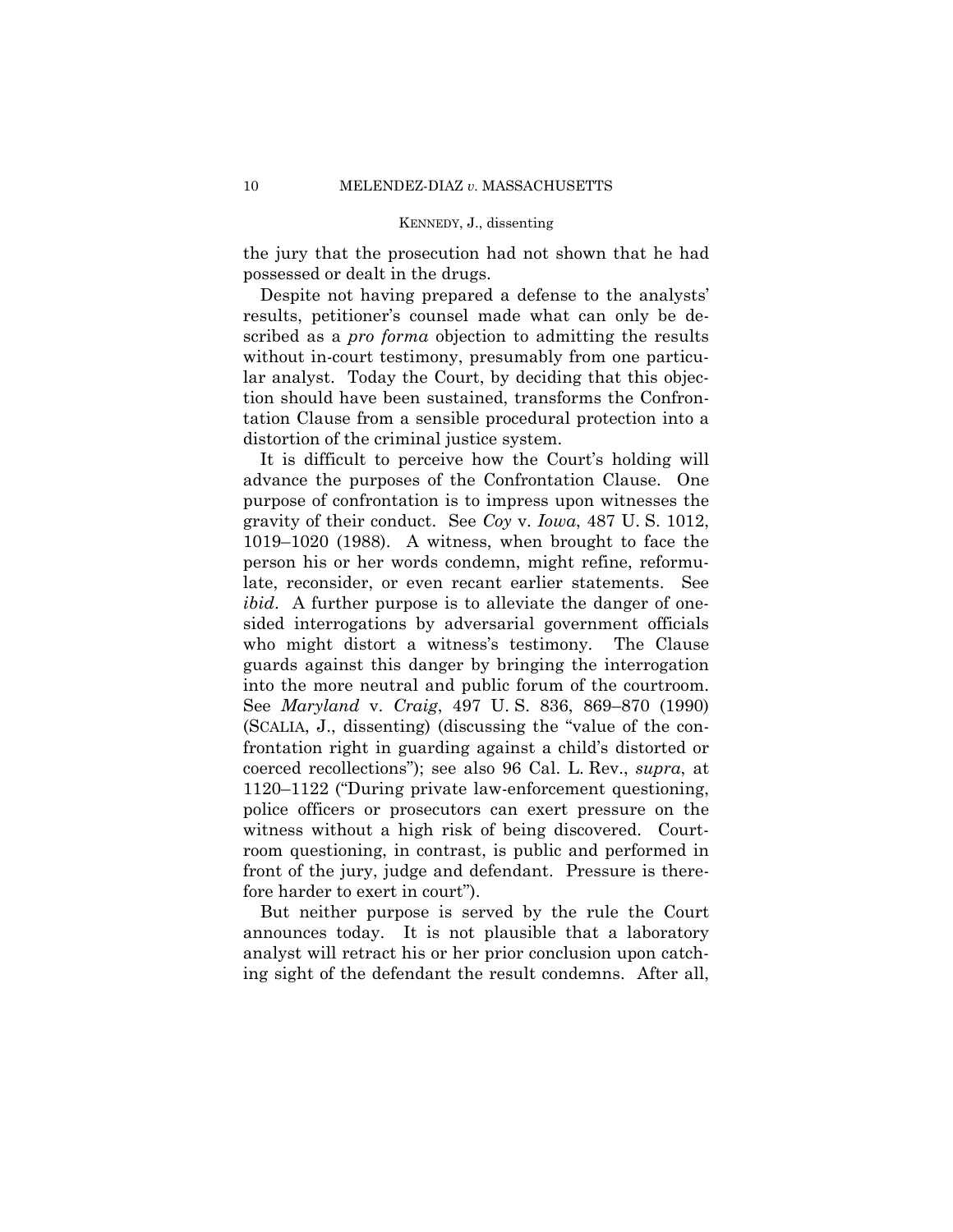the analyst is far removed from the particular defendant and, indeed, claims no personal knowledge of the defendant's guilt. And an analyst performs hundreds if not thousands of tests each year and will not remember a particular test or the link it had to the defendant.

 This is not to say that analysts are infallible. They are not. It may well be that if the State does not introduce the machine printout or the raw results of a laboratory analysis; if it does not call an expert to interpret a test, particularly if that test is complex or little known; if it does not establish the chain of custody and the reliability of the laboratory; then the State will have failed to meet its burden of proof. That result follows because the State must prove its case beyond a reasonable doubt, without relying on presumptions, unreliable hearsay, and the like. See *United States* v. *United States Gypsum Co.*, 438 U. S. 422, 446 (1978) (refusing to permit a "'conclusive presumption [of intent],'" which "'would effectively eliminate intent as an ingredient of the offense'" (quoting *Morissette*  v. *United States*, 342 U. S. 246, 274–275 (1952)). The State must permit the defendant to challenge the analyst's result. See *Holmes* v. *South Carolina*, 547 U. S. 319, 331 (2006) (affirming the defendant's right to "have a meaningful opportunity to present a complete defense" (internal quotation marks omitted)). The rules of evidence, including those governing reliability under hearsay principles and the latitude to be given expert witnesses; the rules against irrebutable presumptions; and the overriding principle that the prosecution must make its case beyond a reasonable doubt—all these are part of the protections for the accused. The States, however, have some latitude in determining how these rules should be defined.

 The Confrontation Clause addresses who must testify. It simply does not follow, however, that this clause, in lieu of the other rules set forth above, controls who the prosecution must call on every issue. Suppose, for instance,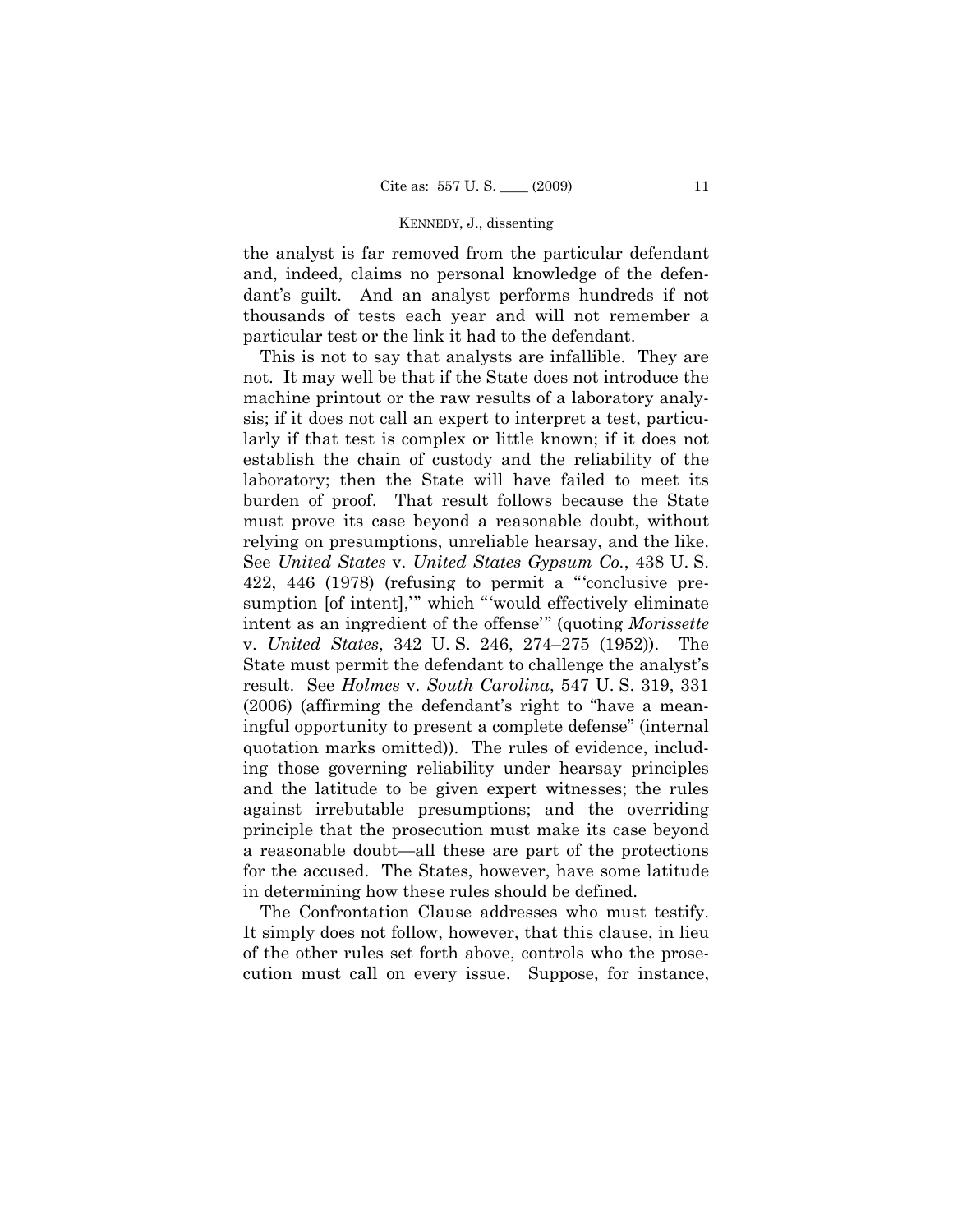that the defense challenges the procedures for a secure chain of custody for evidence sent to a lab and then returned to the police. The defense has the right to call its own witnesses to show that the chain of custody is not secure. But that does not mean it can demand that, in the prosecution's case in chief, each person who is in the chain of custody—and who had an undoubted opportunity to taint or tamper with the evidence—must be called by the prosecution under the Confrontation Clause. And the same is true with lab technicians.

 The Confrontation Clause is simply not needed for these matters. Where, as here, the defendant does not even dispute the accuracy of the analyst's work, confrontation adds nothing.

 $\mathcal{C}$ 

 For the sake of these negligible benefits, the Court threatens to disrupt forensic investigations across the country and to put prosecutions nationwide at risk of dismissal based on erratic, all-too-frequent instances when a particular laboratory technician, now invested by the Court's new constitutional designation as the analyst, simply does not or cannot appear.

 Consider first the costs today's decision imposes on criminal trials. Our own Court enjoys weeks, often months, of notice before cases are argued. We receive briefs well in advance. The argument itself is ordered. A busy trial court, by contrast, must consider not only attorneys' schedules but also those of witnesses and juries. Trial courts have huge caseloads to be processed within strict time limits. Some cases may unexpectedly plead out at the last minute; others, just as unexpectedly, may not. Some juries stay out longer than predicted; others must be reconstituted. An analyst cannot hope to be the trial court's top priority in scheduling. The analyst must instead face the prospect of waiting for days in a hallway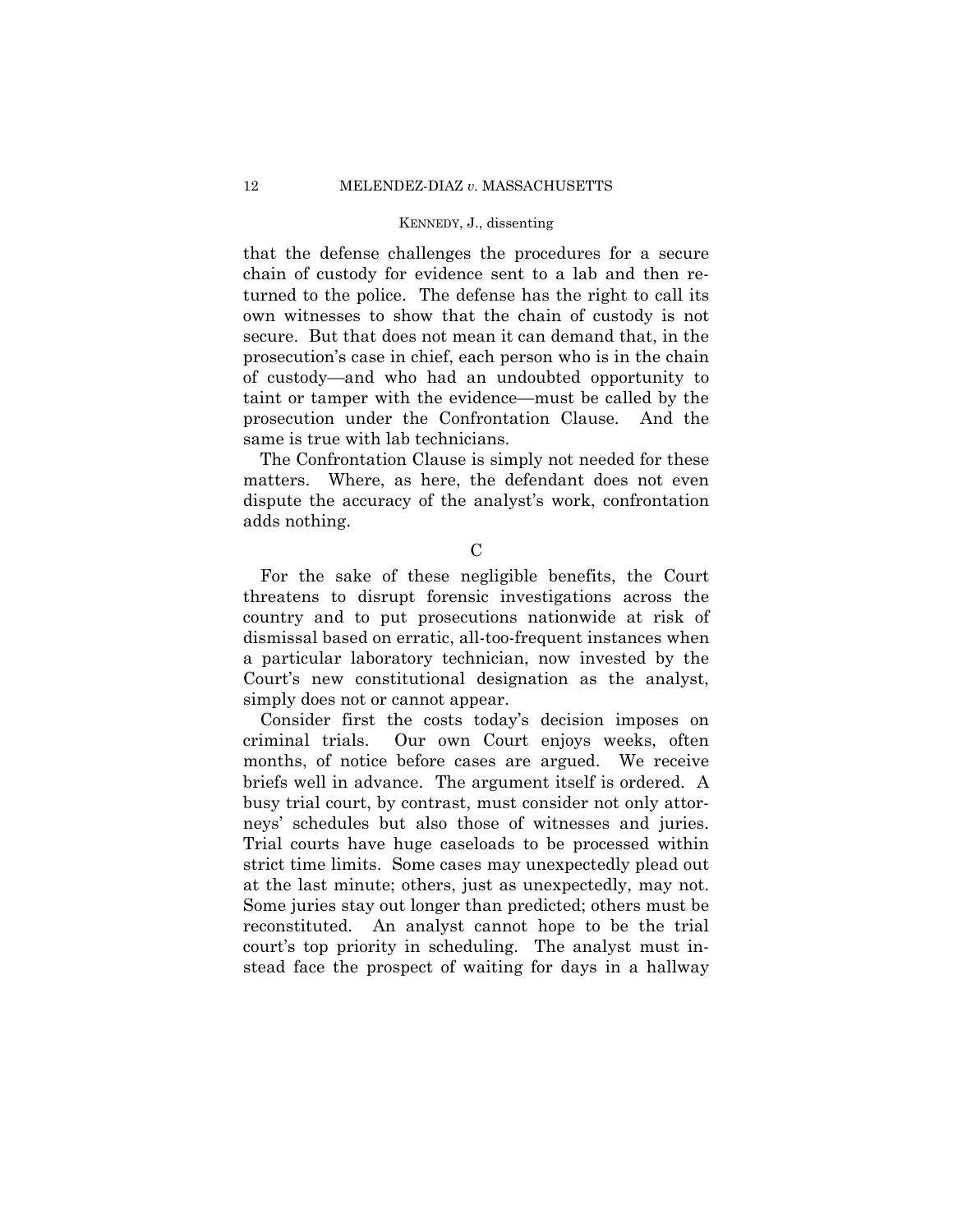outside the courtroom before being called to offer testimony that will consist of little more than a rote recital of the written report. See Part I–B, *supra*.

 As matters stood before today's opinion, analysts already spent considerable time appearing as witnesses in those few cases where the defendant, unlike petitioner in this case, contested the analyst's result and subpoenaed the analyst. See Brief for Alabama et al. as *Amici Curiae*  26–28 (testifying takes time); *ante*, at 23 (before today's opinion, it was "'almost always the case that analysts' certificates [we]re admitted without objection'" in Massachusetts courts). By requiring analysts also to appear in the far greater number of cases where defendants do not dispute the analyst's result, the Court imposes enormous costs on the administration of justice.

 Setting aside, for a moment, all the other crimes for which scientific evidence is required, consider the costs the Court's ruling will impose on state drug prosecutions alone. In 2004, the most recent year for which data are available, drug possession and trafficking resulted in 362,850 felony convictions in state courts across the country. See Dept. of Justice, Bureau of Justice Statistics, M. Durose & P. Langan, Felony Sentences in State Courts 2004, p. 2 (July 2007). Roughly 95% of those convictions were products of plea bargains, see *id.*, at 1, which means that state courts saw more than 18,000 drug trials in a single year.

 The analysts responsible for testing the drugs at issue in those cases now bear a crushing burden. For example, the district attorney in Philadelphia prosecuted 25,000 drug crimes in 2007. Brief for National Dist. Attorneys Association et al. as *Amici Curiae* 12–13. Assuming that number remains the same, and assuming that 95% of the cases end in a plea bargain, each of the city's 18 drug analysts, *ibid*., will be required to testify in more than 69 trials next year. Cleveland's district attorney prosecuted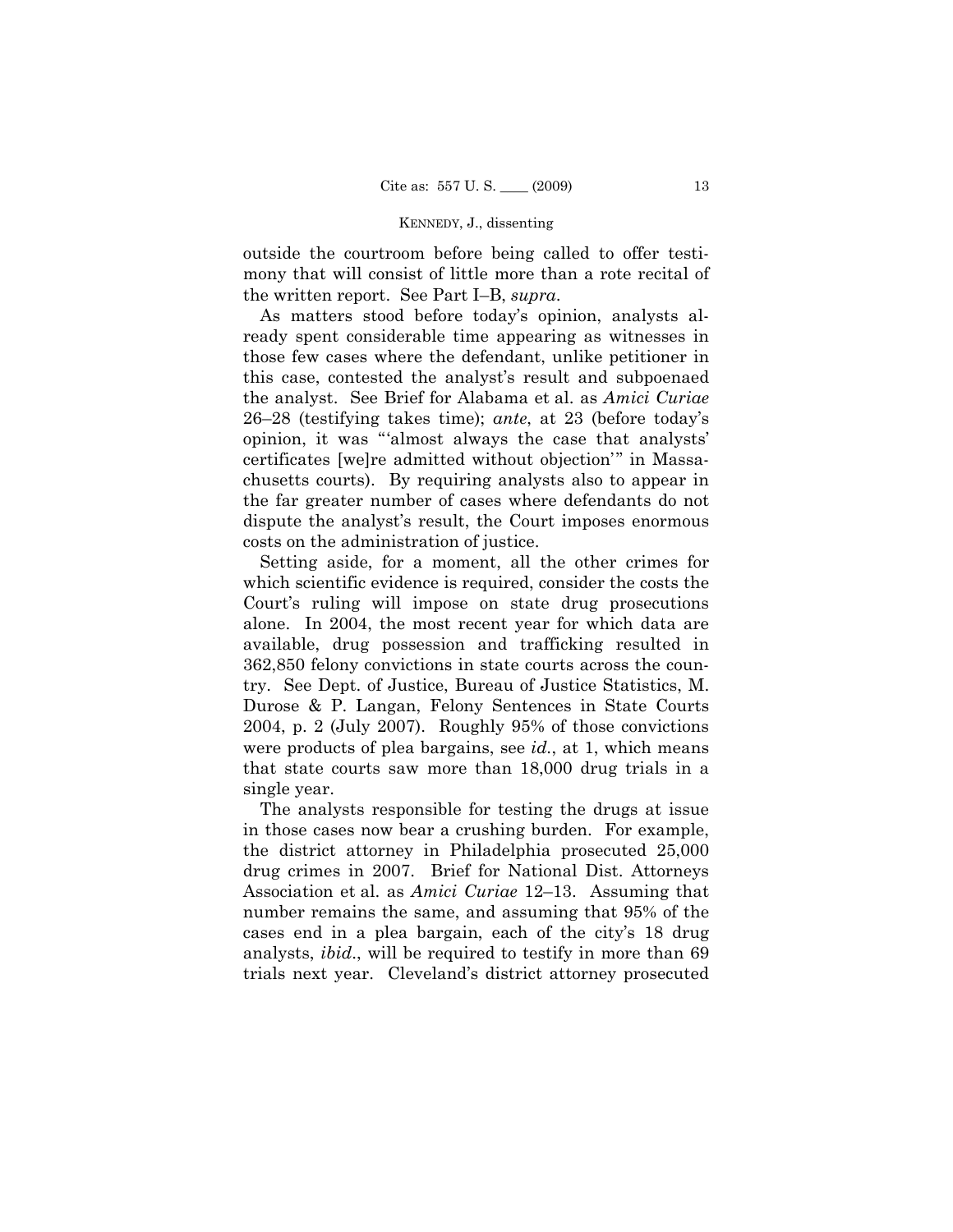14,000 drug crimes in 2007. *Ibid.* Assuming that number holds, and that 95% of the cases end in a plea bargain, each of the city's 6 drug analysts (two of whom work only part time) must testify in 117 drug cases next year. *Id.*, at 13.

 The Federal Government may face even graver difficulties than the States because its operations are so widespread. For example, the FBI laboratory at Quantico, Virginia, supports federal, state, and local investigations across the country. Its 500 employees conduct over one million scientific tests each year. Dept. of Justice, FBI Laboratory 2007, Message from the FBI Laboratory Director, http://www.fbi.gov/hq/lab/lab2007/labannual07.pdf (as visited June 22, 2009, and available in Clerk of Court's case file). The Court's decision means that before any of those million tests reaches a jury, at least one of the laboratory's analysts must board a plane, find his or her way to an unfamiliar courthouse, and sit there waiting to read aloud notes made months ago.

 The Court purchases its meddling with the Confrontation Clause at a dear price, a price not measured in taxpayer dollars alone. Guilty defendants will go free, on the most technical grounds, as a direct result of today's decision, adding nothing to the truth-finding process. The analyst will not always make it to the courthouse in time. He or she may be ill; may be out of the country; may be unable to travel because of inclement weather; or may at that very moment be waiting outside some other courtroom for another defendant to exercise the right the Court invents today. If for any reason the analyst cannot make it to the courthouse in time, then, the Court holds, the jury cannot learn of the analyst's findings (unless, by some unlikely turn of events, the defendant previously crossexamined the analyst). *Ante*, at 3. The result, in many cases, will be that the prosecution cannot meet its burden of proof, and the guilty defendant goes free on a technical-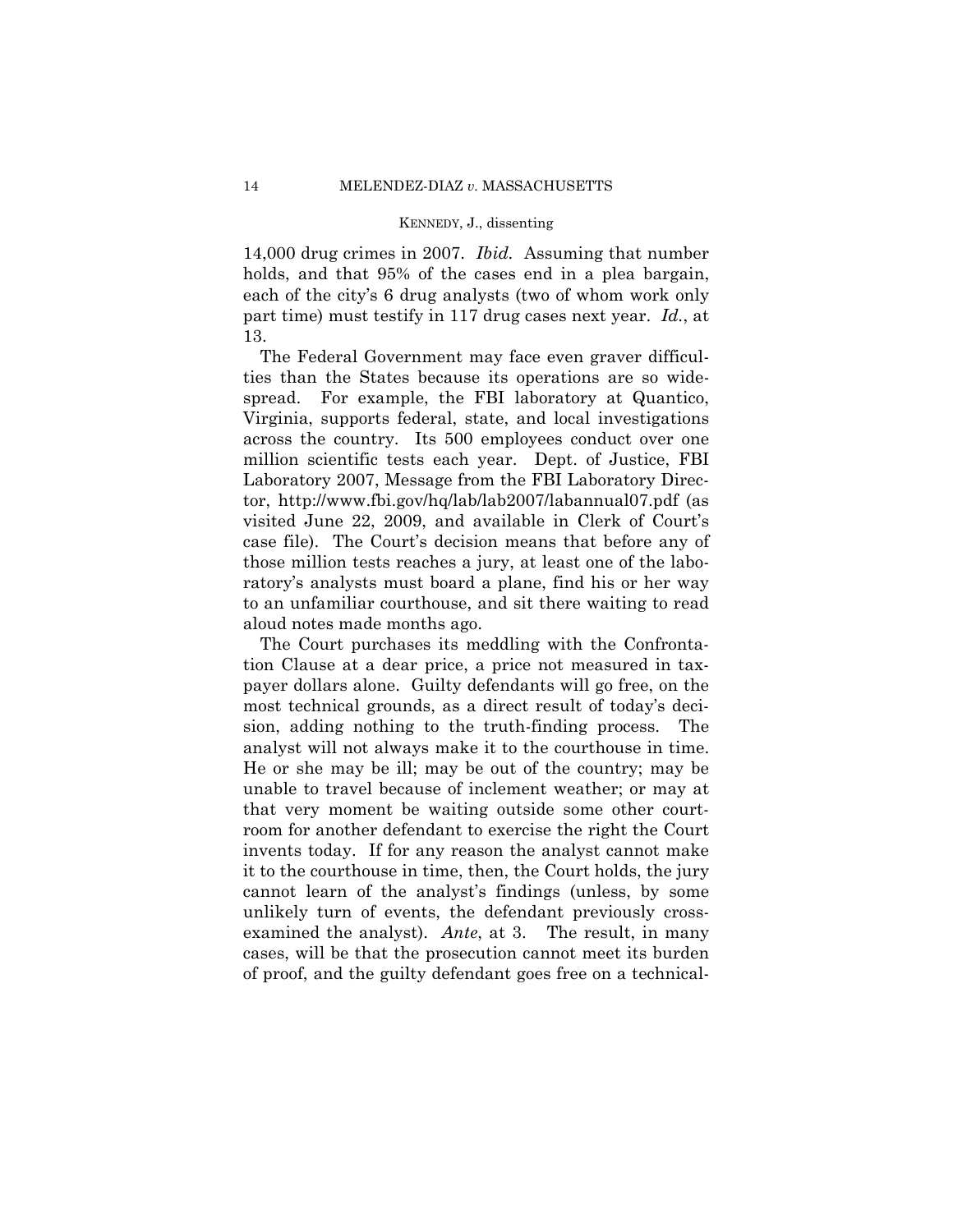ity that, because it results in an acquittal, cannot be reviewed on appeal.

 The Court's holding is a windfall to defendants, one that is unjustified by any demonstrated deficiency in trials, any well-understood historical requirement, or any established constitutional precedent.

 All of the problems with today's decision—the imprecise definition of "analyst," the lack of any perceptible benefit, the heavy societal costs—would be of no moment if the Constitution did, in fact, require the Court to rule as it does today. But the Constitution does not.

 The Court's fundamental mistake is to read the Confrontation Clause as referring to a kind of out-of-court statement—namely, a testimonial statement—that must be excluded from evidence. The Clause does not refer to kinds of statements. Nor does the Clause contain the word "testimonial." The text, instead, refers to kinds of persons, namely, to "witnesses against" the defendant. Laboratory analysts are not "witnesses against" the defendant as those words would have been understood at the framing. There is simply no authority for this proposition.

 Instead, the Clause refers to a conventional "witness" meaning one who witnesses (that is, perceives) an event that gives him or her personal knowledge of some aspect of the defendant's guilt. Both *Crawford* and *Davis* concerned just this kind of ordinary witness—and nothing in the Confrontation Clause's text, history, or precedent justifies the Court's decision to expand those cases.

 The Clause states: "In all criminal prosecutions, the accused shall enjoy the right . . . to be confronted with the witnesses against him." U. S. Const., Amdt. 6. Though there is "virtually no evidence of what the drafters of the Confrontation Clause intended it to mean," *White* v. *Illi-*

II

A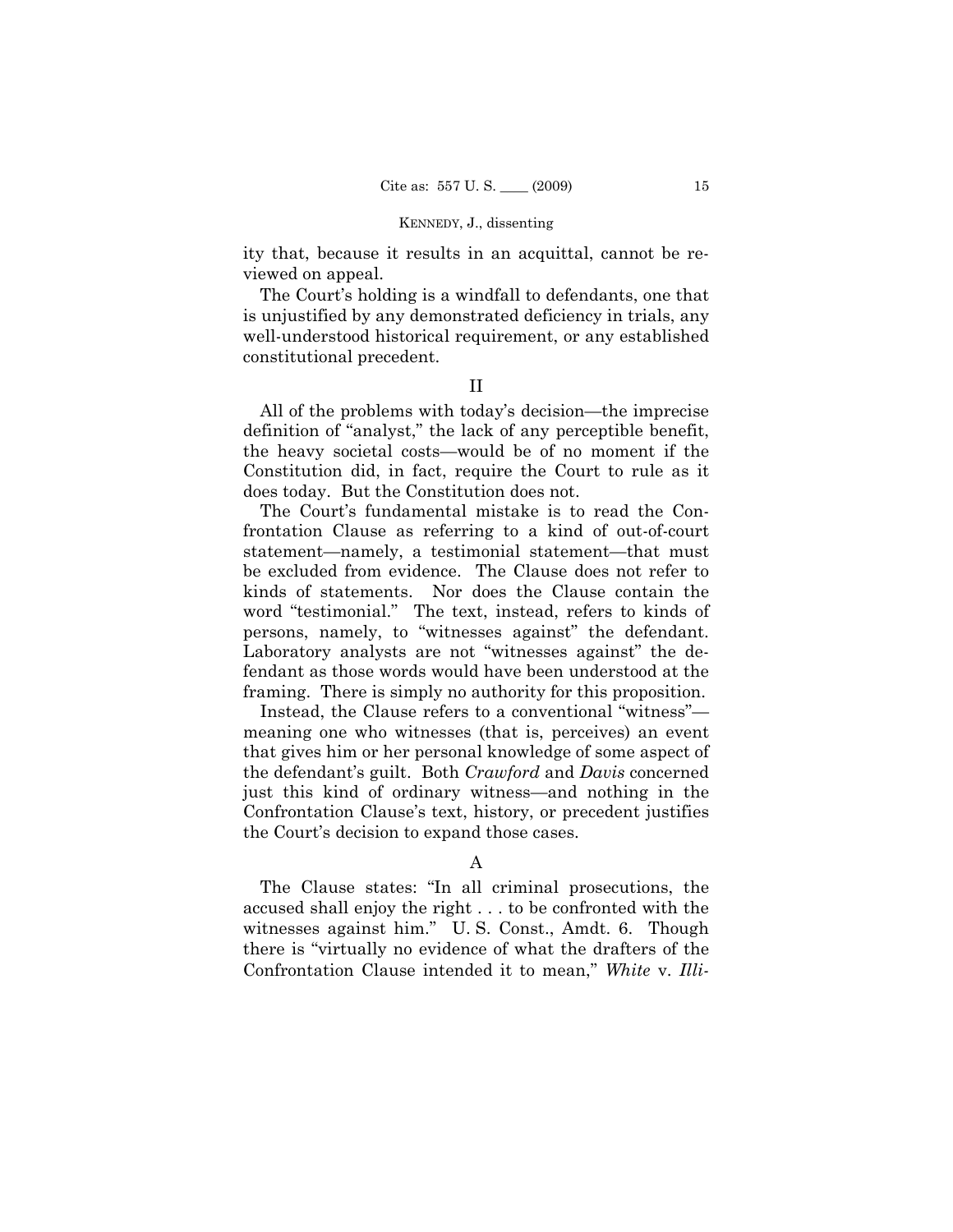*nois*, 502 U. S. 346, 359 (1992) (THOMAS, J., concurring in part and concurring in judgment), it is certain the Framers did not contemplate that an analyst who conducts a scientific test far removed from the crime would be considered a "witnes[s] against" the defendant.

 The Framers were concerned with a typical witness one who perceived an event that gave rise to a personal belief in some aspect of the defendant's guilt. There is no evidence that the Framers understood the Clause to extend to unconventional witnesses. As discussed below, there is significant evidence to the contrary. See Part II– B, *infra*. In these circumstances, the historical evidence in support of the Court's position is "'too meager . . . to form a solid basis in history, preceding and contemporaneous with the framing of the Constitution.'" *Boumediene* v. *Bush*, 553 U.S. \_\_, \_\_ (2008) (slip op., at 22) (quoting *Reid* v. *Covert*, 354 U. S. 1, 64 (1957) (Frankfurter, J., concurring in result)). The Court goes dangerously wrong when it bases its constitutional interpretation upon historical guesswork.

 The infamous treason trial of Sir Walter Raleigh provides excellent examples of the kinds of witnesses to whom the Confrontation Clause refers. *Raleigh's Case*, 2 How. St. Tr. 1 (1603); see *Crawford*, 541 U. S., at 44–45 (Raleigh's trial informs our understanding of the Clause because it was, at the time of the framing, one of the "most notorious instances" of the abuse of witnesses' out-of-court statements); *ante*, at 9 (same). Raleigh's accusers claimed to have heard Raleigh speak treason, so they were witnesses in the conventional sense. We should limit the Confrontation Clause to witnesses like those in Raleigh's trial.

 The Court today expands the Clause to include laboratory analysts, but analysts differ from ordinary witnesses in at least three significant ways. First, a conventional witness recalls events observed in the past, while an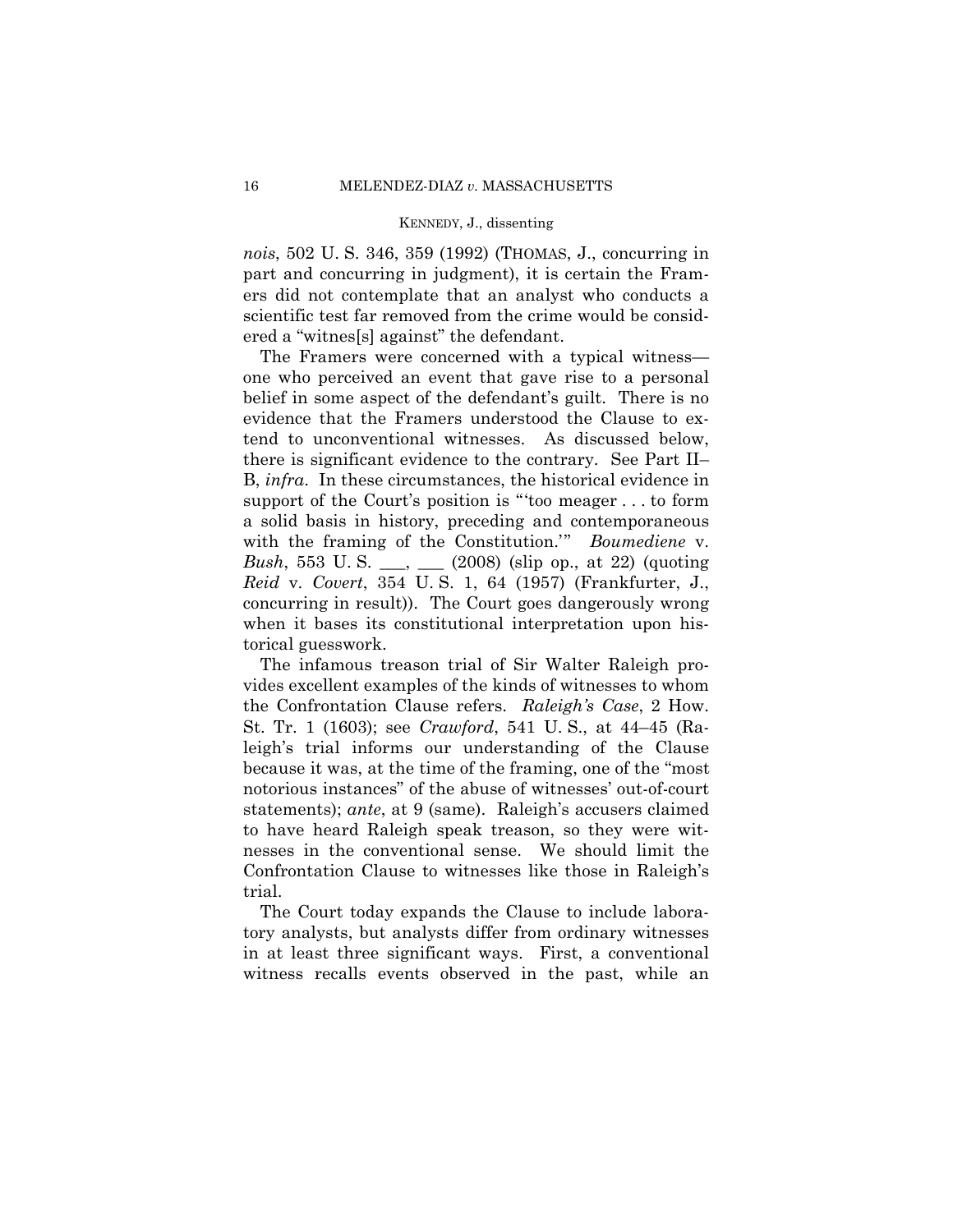analyst's report contains near-contemporaneous observations of the test. An observation recorded at the time it is made is unlike the usual act of testifying. A typical witness must recall a previous event that he or she perceived just once, and thus may have misperceived or misremembered. But an analyst making a contemporaneous observation need not rely on memory; he or she instead reports the observations at the time they are made. We gave this consideration substantial weight in *Davis*. There, the "primary purpose" of the victim's 911 call was "to enable police assistance to meet an ongoing emergency," rather than "to establish or prove past events potentially relevant to later criminal prosecution." 547 U. S., at 822, 827. See also *People* v. *Geier*, 41 Cal. 4th 555, 605–609, 161 P. 3d 104, 139–141 (2007). The Court cites no authority for its holding that an observation recorded at the time it is made is an act of "witness[ing]" for purposes of the Confrontation Clause.

 Second, an analyst observes neither the crime nor any human action related to it. Often, the analyst does not know the defendant's identity, much less have personal knowledge of an aspect of the defendant's guilt. The analyst's distance from the crime and the defendant, in both space and time, suggests the analyst is not a witness against the defendant in the conventional sense.

 Third, a conventional witness responds to questions under interrogation. See, *e.g.*, *Raleigh's Case*, *supra*, at 15–20. But laboratory tests are conducted according to scientific protocols; they are not dependent upon or controlled by interrogation of any sort. Put differently, out-ofcourt statements should only "require confrontation if they are produced by, or with the involvement of, adversarial government officials responsible for investigating and prosecuting crime." 96 Cal. L. Rev., at 1118. There is no indication that the analysts here—who work for the State Laboratory Institute, a division of the Massachusetts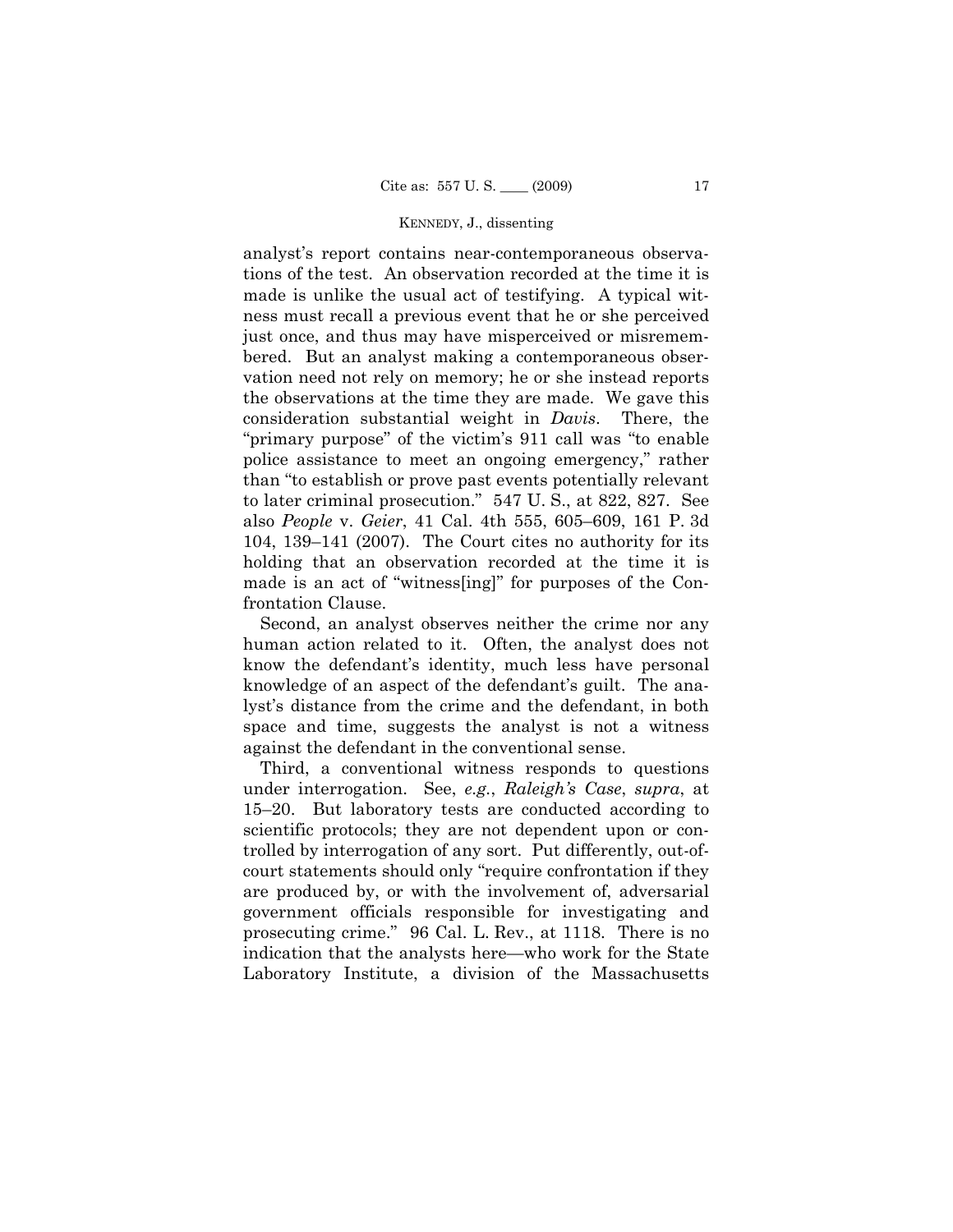Department of Public Health—were adversarial to petitioner. Nor is there any evidence that adversarial officials played a role in formulating the analysts' certificates.

 Rather than acknowledge that it expands the Confrontation Clause beyond conventional witnesses, the Court relies on our recent opinions in *Crawford* and *Davis*. *Ante*, at 3–5. The Court assumes, with little analysis, that *Crawford* and *Davis* extended the Clause to any person who makes a "testimonial" statement. But the Court's confident tone cannot disguise the thinness of these two reeds. Neither *Crawford* nor *Davis* considered whether the Clause extends to persons far removed from the crime who have no connection to the defendant. Instead, those cases concerned conventional witnesses. *Davis*, *supra*, at 826–830 (witnesses were victims of defendants' assaults); *Crawford*, *supra*, at 38 (witness saw defendant stab victim).

 It is true that *Crawford* and *Davis* employed the term "testimonial," and thereby suggested that any testimonial statement, by any person, no matter how distant from the defendant and the crime, is subject to the Confrontation Clause. But that suggestion was not part of the holding of *Crawford* or *Davis*. Those opinions used the adjective "testimonial" to avoid the awkward phrasing required by reusing the noun "witness." The Court today transforms that turn of phrase into a new and sweeping legal rule, by holding that anyone who makes a formal statement for the purpose of later prosecution—no matter how removed from the crime—must be considered a "witness against" the defendant. *Ante*, at 3–5. The Court cites no authority to justify this expansive new interpretation.

 No historical evidence supports the Court's conclusion that the Confrontation Clause was understood to extend beyond conventional witnesses to include analysts who

B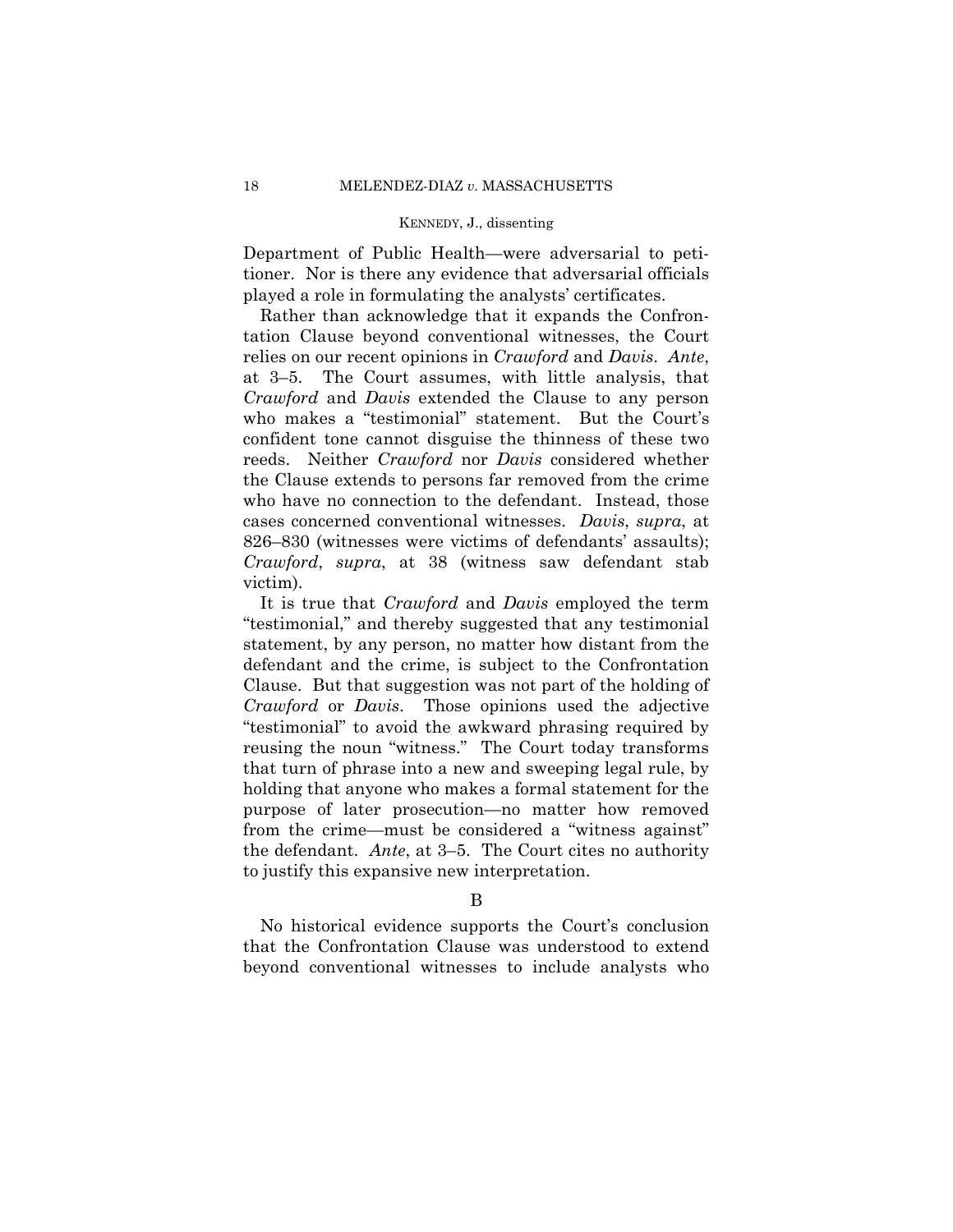conduct scientific tests far removed from the crime and the defendant. Indeed, what little evidence there is contradicts this interpretation.

 Though the Framers had no forensic scientists, they did use another kind of unconventional witness—the copyist. A copyist's work may be as essential to a criminal prosecution as the forensic analyst's. To convict a man of bigamy, for example, the State often requires his marriage records. See, *e.g.*, *Williams* v. *State*, 54 Ala. 131, 134, 135 (1875); *State* v. *Potter*, 52 Vt. 33, 38 (1879). But if the original records cannot be taken from the archive, the prosecution must rely on copies of those records, made for the purpose of introducing the copies into evidence at trial. See *ibid*. In that case, the copyist's honesty and diligence are just as important as the analyst's here. If the copyist falsifies a copy, or even misspells a name or transposes a date, those flaws could lead the jury to convict. Because so much depends on his or her honesty and diligence, the copyist often prepares an affidavit certifying that the copy is true and accurate.

 Such a certificate is beyond question a testimonial statement under the Court's definition: It is a formal outof-court statement offered for the truth of two matters (the copyist's honesty and the copy's accuracy), and it is prepared for a criminal prosecution.

 During the Framers' era copyists' affidavits were accepted without hesitation by American courts. See, *e.g.*, *United States* v. *Percheman*, 7 Pet. 51, 85 (1833) (opinion for the Court by Marshall, C. J.); see also Advisory Committee's Note on Fed. Rule Evid. 902(4), 28 U. S. C. App., p. 390 ("The common law . . . recognized the procedure of authenticating copies of public records by certificate"); 5 J. Wigmore, Evidence §§1677, 1678 (J. Chadbourn rev. 1974). And courts admitted copyists' affidavits in criminal as well as civil trials. See *Williams*, *supra; Potter*, *supra*. This demonstrates that the framing generation, in con-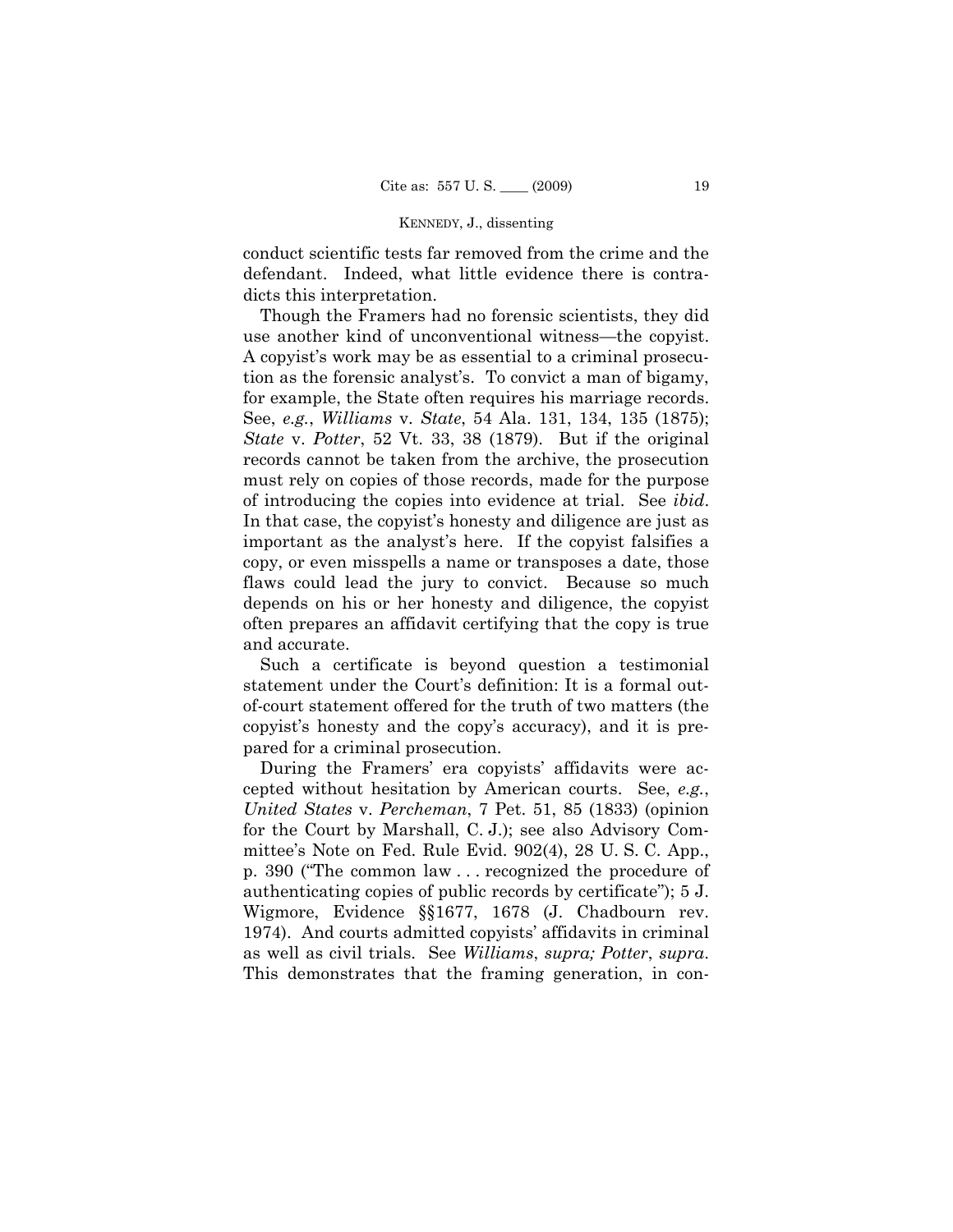trast to the Court today, did not consider the Confrontation Clause to require in-court confrontation of unconventional authors of testimonial statements.

 The Court attempts to explain away this historical exception to its rule by noting that a copyist's authority is "narrowly circumscribed." *Ante*, at 16. But the Court does not explain why that matters, nor, if it does matter, why laboratory analysts' authority should not also be deemed "narrowly circumscribed" so that they, too, may be excused from testifying. And drawing these fine distinctions cannot be squared with the Court's avowed allegiance to formalism. Determining whether a witness' authority is "narrowly circumscribed" has nothing to do with *Crawford*'s testimonial framework. It instead appears much closer to the pre-*Crawford* rule of *Ohio* v. *Roberts*, under which a statement could be admitted without testimony if it "bears adequate indicia of reliability." 448 U. S., at 66 (internal quotation marks omitted).

 In keeping with the traditional understanding of the Confrontation Clause, this Court in *Dowdell* v. *United States*, 221 U. S. 325 (1911), rejected a challenge to the use of certificates, sworn out by a clerk of court, a trial judge, and a court reporter, stating that defendants had been present at trial. Those certificates, like a copyist's certificate, met every requirement of the Court's current definition of "testimonial." In rejecting the defendants' claim that use of the certificates violated the Confrontation Clause, the Court in *Dowdell* explained that the officials who executed the certificates "were not witnesses against the accused" because they "were not asked to testify to facts concerning [the defendants'] guilt or innocence." *Id.*, at 330. Indeed, as recently as *Davis*, the Court reaffirmed *Dowdell*. 547 U. S., at 825.

 By insisting that every author of a testimonial statement appear for confrontation, on pain of excluding the statement from evidence, the Court does violence to the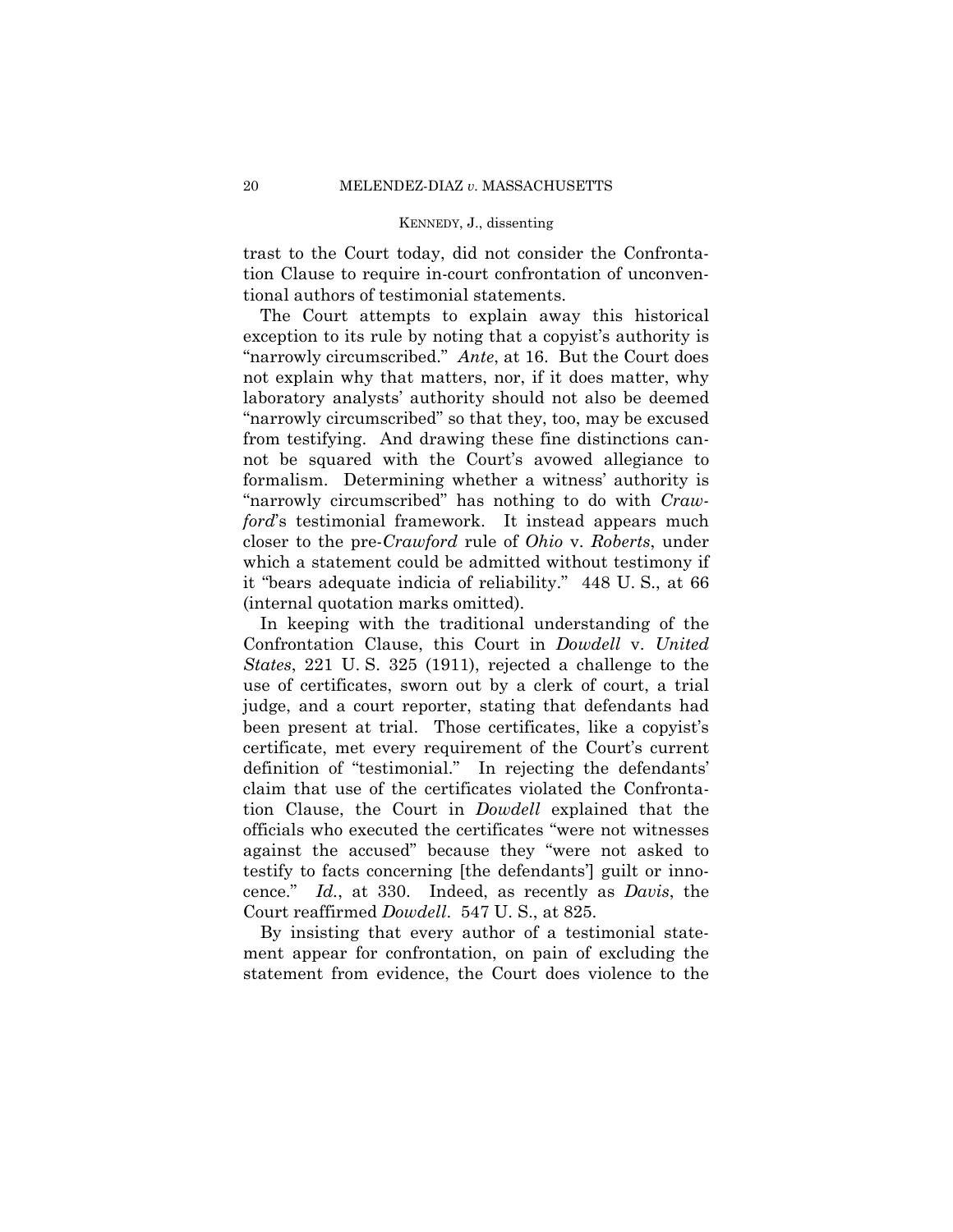Framers' sensible, and limited, conception of the right to confront "witnesses against" the defendant.

### $\mathcal{C}$

 In addition to lacking support in historical practice or in this Court's precedent, the Court's decision is also contrary to authority extending over at least 90 years, 35 States, and six Federal Courts of Appeals.

 Almost 100 years ago three state supreme courts held that their state constitutions did not require analysts to testify in court. In a case much like this one, the Massachusetts Supreme Judicial Court upheld the admission of a certificate stating that the liquid seized from the defendant contained alcohol, even though the author of the certificate did not testify. *Commonwealth* v. *Slavski*, 245 Mass. 405, 413, 140 N. E. 465, 467 (1923). The highest courts in Connecticut and Virginia reached similar conclusions under their own constitutions. *State* v. *Torello*, 103 Conn. 511, 131 A. 429 (1925); *Bracey* v. *Commonwealth*, 119 Va. 867, 89 S. E. 144 (1916). Just two state courts appear to have read a state constitution to require a contrary result. *State* v. *Clark*, 290 Mont. 479, 484–489, 964 P. 2d 766, 770–772 (1998) (laboratory drug report requires confrontation under Montana's Constitution, which is "[u]nlike its federal counterpart"); *State* v. *Birchfield*, 342 Ore. 624, 157 P. 3d 216 (2007), but see *id.*, at 631–632, 157 P. 3d, at 220 (suggesting that a "typical notice requirement" would be lawful).

 As for the Federal Constitution, before *Crawford* the authority was stronger still: The Sixth Amendment does not require analysts to testify in court. All Federal Courts of Appeals to consider the issue agreed. *Sherman* v. *Scott*, 62 F. 3d 136, 139–142 (CA5 1995); *Minner* v. *Kerby*, 30 F. 3d 1311, 1313–1315 (CA10 1994); *United States* v. *Baker*, 855 F. 2d 1353, 1359–1360 (CA8 1988); *Reardon* v. *Manson*, 806 F. 2d 39 (CA2 1986); *Kay* v. *United States*,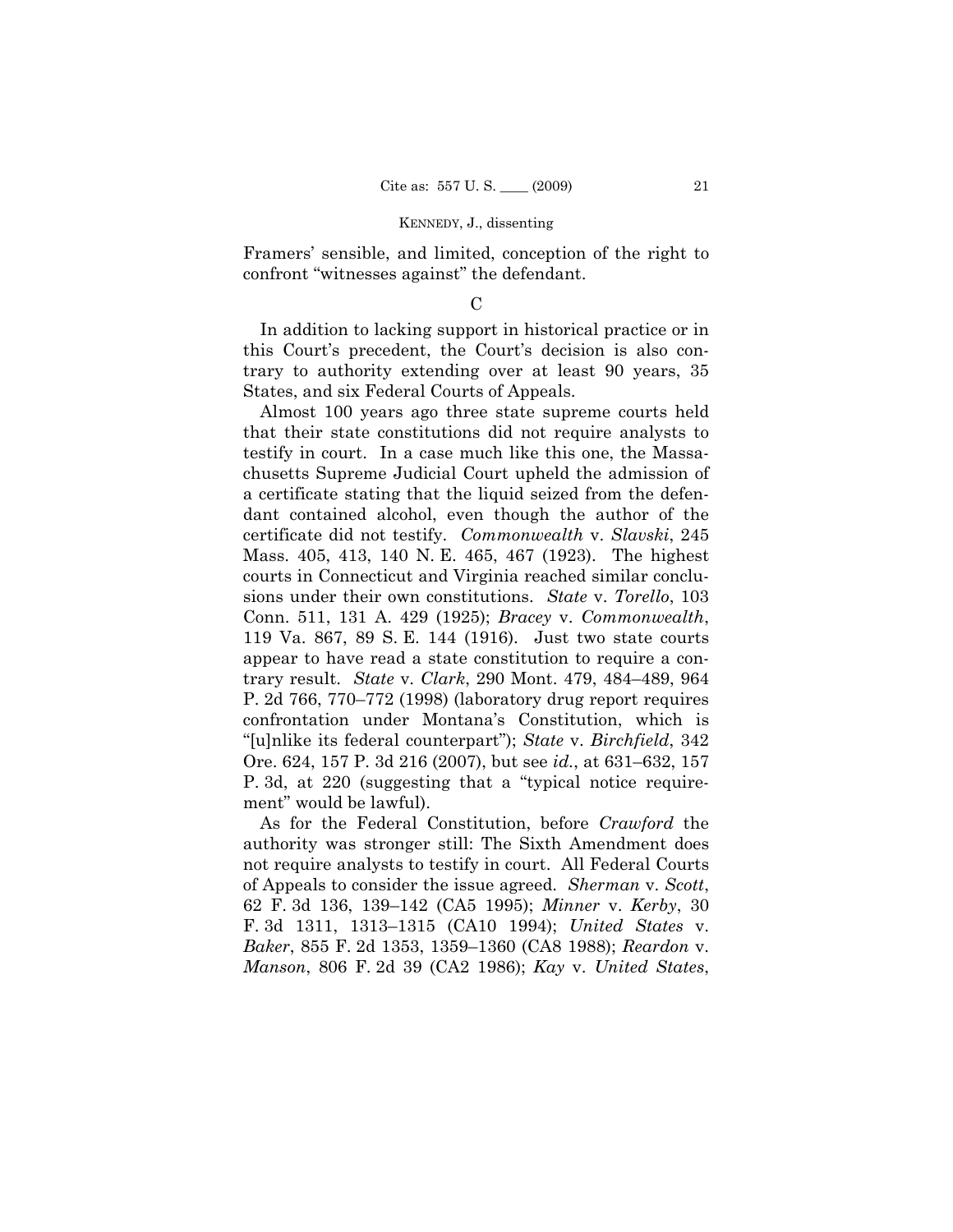255 F. 2d 476, 480–481 (CA4 1958); see also *Manocchio* v. *Moran*, 919 F. 2d 770, 777–782 (CA1 1990) (autopsy report stating cause of victim's death). Some 24 state courts, and the Court of Appeals for the Armed Forces, were in accord. See Appendix A, *infra*. (Some cases cited in the appendixes concern doctors, coroners, and calibrators rather than laboratory analysts, but their reasoning is much the same.) Eleven more state courts upheld burden-shifting statutes that reduce, if not eliminate, the right to confrontation by requiring the defendant to take affirmative steps prior to trial to summon the analyst. See *ibid*. Because these burden-shifting statutes may be invalidated by the Court's reasoning, these 11 decisions, too, appear contrary to today's opinion. See Part III–B, *infra*. Most of the remaining States, far from endorsing the Court's view, appear not to have addressed the question prior to *Crawford*. Against this weight of authority, the Court proffers just two cases from intermediate state courts of appeals. *Ante*, at 6–7.

 On a practical level, today's ruling would cause less disruption if the States' hearsay rules had already required analysts to testify. But few States require this. At least sixteen state courts have held that their evidentiary rules permit scientific test results, calibration certificates, and the observations of medical personnel to enter evidence without in-court testimony. See Appendix B, *infra*. The Federal Courts of Appeals have reached the same conclusion in applying the federal hearsay rule. *United States* v. *Garnett*, 122 F. 3d 1016, 1018–1019 (CA11 1997) *(per curiam); United States* v. *Gilbert*, 774 F. 2d 962, 965 (CA9 1985) *(per curiam); United States* v. *Ware*, 247 F. 2d 698, 699–700 (CA7 1957); but see *United States* v. *Oates*, 560 F. 2d 45, 82 (CA2 1977) (report prepared by law enforcement not admissible under public-records or business-records exceptions to federal hearsay rule).

The modern trend in the state courts has been away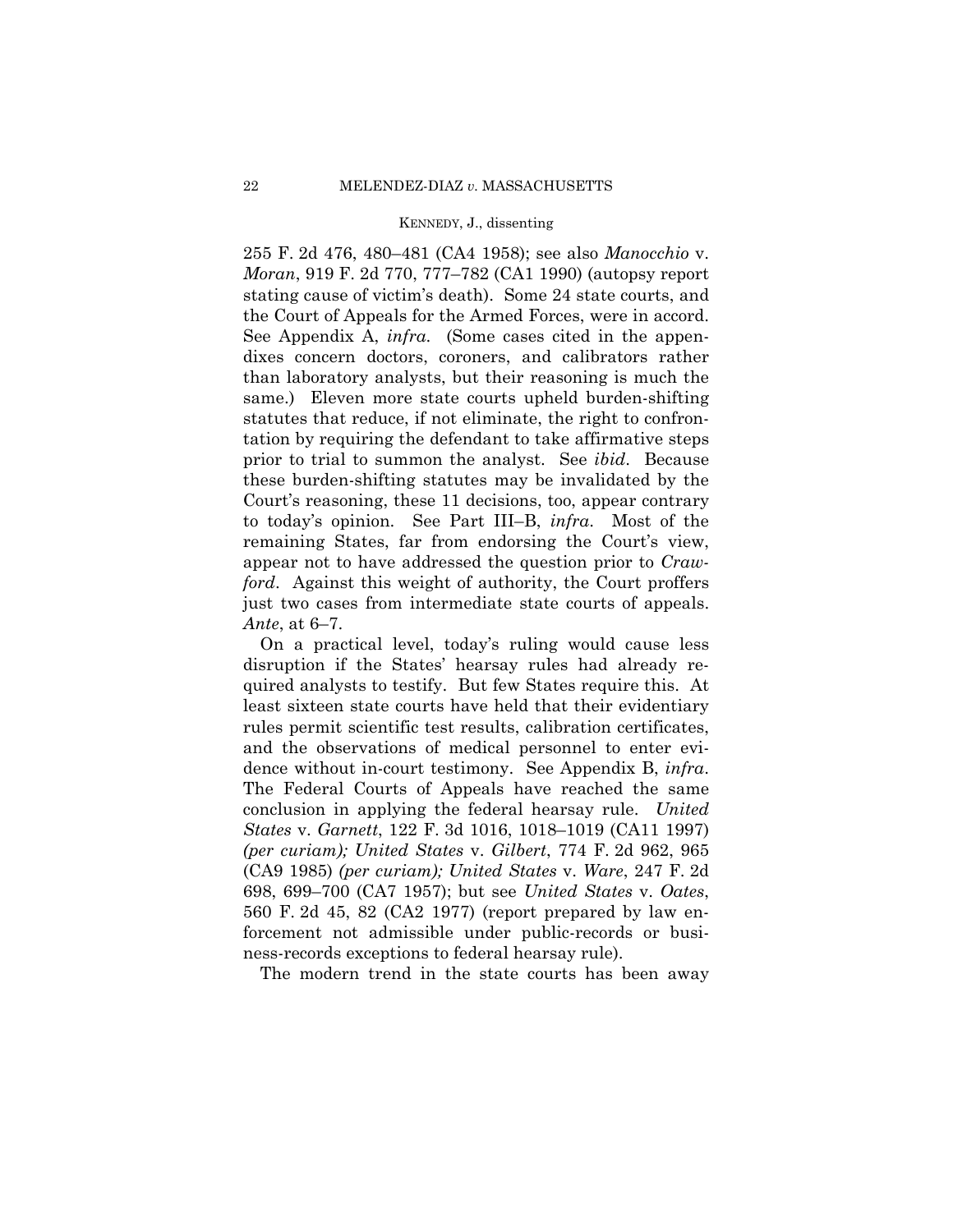from the Court's rule and toward the admission of scientific test results without testimony—perhaps because the States have recognized the increasing reliability of scientific testing. See Appendix B, *infra* (citing cases from three States overruling or limiting previous precedents that had adopted the Court's rule as a matter of state law). It appears that a mere six courts continue to interpret their States' hearsay laws to require analysts to testify. See *ibid*. And, of course, where courts have grounded their decisions in state law, rather than the Constitution, the legislatures in those States have had, until now, the power to abrogate the courts' interpretation if the costs were shown to outweigh the benefits. Today the Court strips that authority from the States by carving the minority view into the constitutional text.

 State legislatures, and not the Members of this Court, have the authority to shape the rules of evidence. The Court therefore errs when it relies in such great measure on the recent report of the National Academy of Sciences. *Ante*, at 12–14 (discussing National Research Council of the National Academies, Strengthening Forensic Science in the United States: A Path Forward (Prepublication Copy Feb. 2009)). That report is not directed to this Court, but rather to the elected representatives in Congress and the state legislatures, who, unlike Members of this Court, have the power and competence to determine whether scientific tests are unreliable and, if so, whether testimony is the proper solution to the problem.

 The Court rejects the well-established understanding extending across at least 90 years, 35 States and six Federal Courts of Appeals—that the Constitution does not require analysts to testify in court before their analysis may be introduced into evidence. The only authority on which the Court can rely is its own speculation on the meaning of the word "testimonial," made in two recent opinions that said nothing about scientific analysis or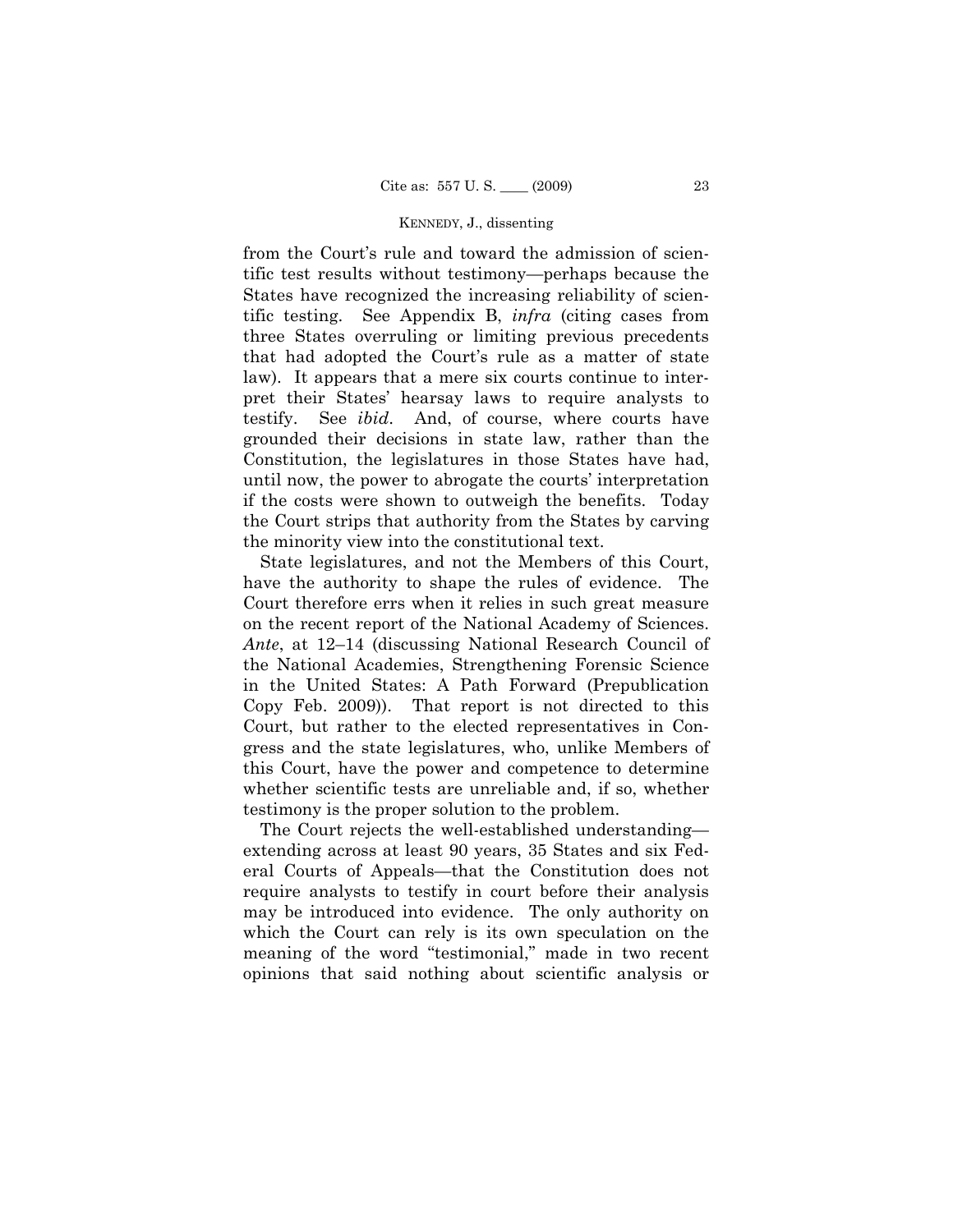scientific analysts.

## III

 In an attempt to show that the "sky will not fall after today's decision," *ante*, at 20, the Court makes three arguments, none of which withstands scrutiny.

### A

 In an unconvincing effort to play down the threat that today's new rule will disrupt or even end criminal prosecutions, the Court professes a hope that defense counsel will decline to raise what will soon be known as the *Melendez-Diaz* objection. *Ante*, at 22. The Court bases this expectation on its understanding that defense attorneys surrender constitutional rights because the attorneys do not "want to antagonize the judge or jury by wasting their time." *Ibid.*

 The Court's reasoning is troubling on at least two levels. First, the Court's speculation rests on the apparent belief that our Nation's trial judges and jurors are unwilling to accept zealous advocacy and that, once "antagonize[d]" by it, will punish such advocates with adverse rulings. *Ibid*. The Court offers no support for this stunning slur on the integrity of the Nation's courts. It is commonplace for the defense to request, at the conclusion of the prosecution's opening case, a directed verdict of acquittal. If the prosecution has failed to prove an element of the crime—even an element that is technical and rather obvious, such as movement of a car in interstate commerce—then the case must be dismissed. Until today one would not have thought that judges should be angered at the defense for making such motions, nor that counsel has some sort of obligation to avoid being troublesome when the prosecution has not done all the law requires to prove its case.

 Second, even if the Court were right to expect trial judges to feel "antagonize[d]" by *Melendez-Diaz* objections and to then vent their anger by punishing the lawyer in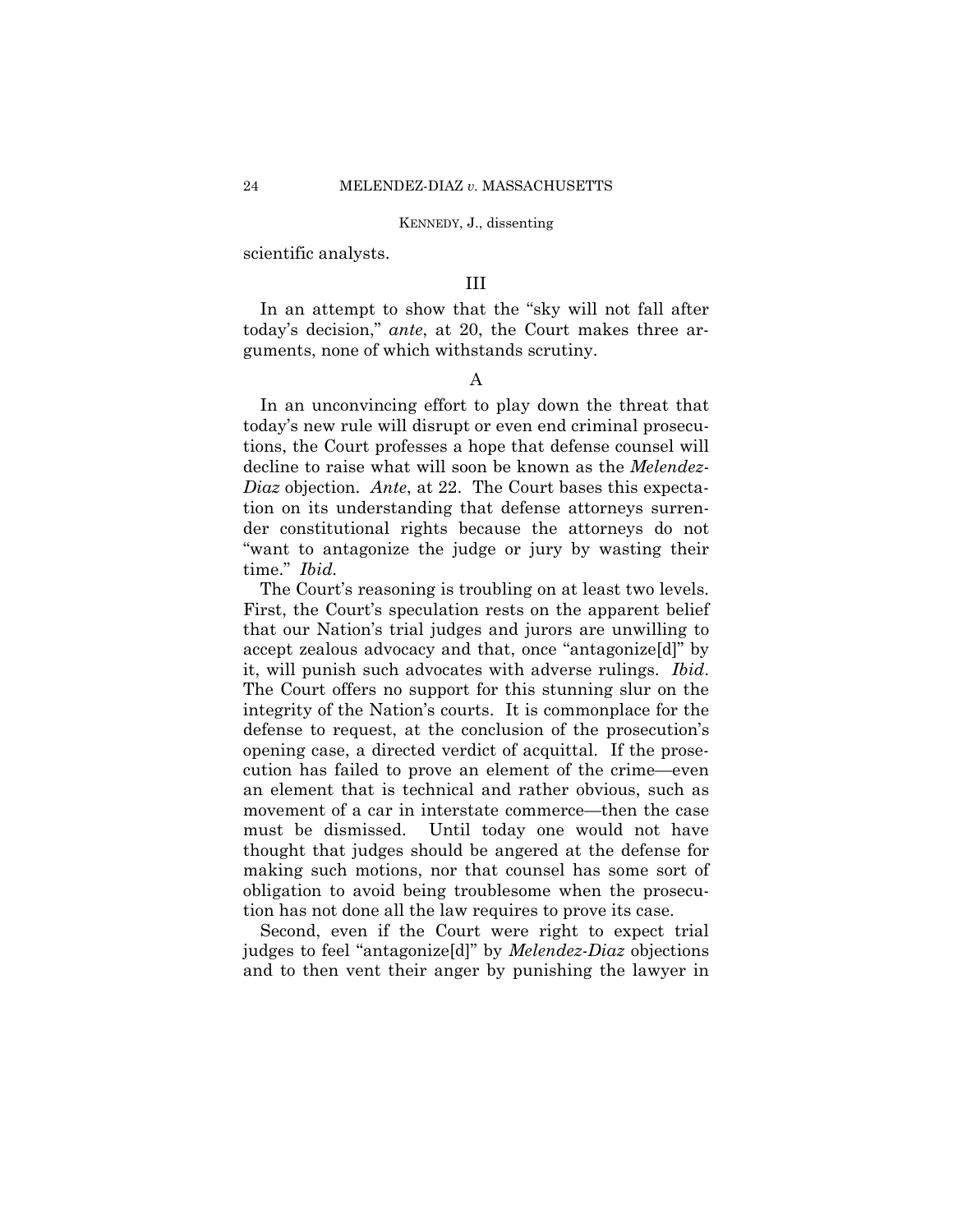some way, there is no authority to support the Court's suggestion that a lawyer may shirk his or her professional duties just to avoid judicial displeasure. There is good reason why the Court cites no authority for this suggestion—it is contrary to what some of us, at least, have long understood to be defense counsel's duty to be a zealous advocate for every client. This Court has recognized the bedrock principle that a competent criminal defense lawyer must put the prosecution to its proof:

"[T]he adversarial process protected by the Sixth Amendment requires that the accused have 'counsel acting in the role of an advocate.' *Anders* v. *California*, 386 U. S. 738, 743 (1967). The right to the effective assistance of counsel is thus the right of the accused to require the prosecution's case to survive the crucible of meaningful adversarial testing. When a true adversarial criminal trial has been conducted . . . the kind of testing envisioned by the Sixth Amendment has occurred. But if the process loses its character as a confrontation between adversaries, the constitutional guarantee is violated." *United States* v. *Cronic*, 466 U. S. 648, 656–657 (1984) (footnotes omitted).

See also ABA Model Code of Professional Responsibility, Canon 7–1, in ABA Compendium of Professional Responsibility Rules and Standards (2008) ("The duty of a lawyer, both to his client and to the legal system, is to represent his client zealously within the bounds of the law ..." (footnotes omitted)).

 The instant case demonstrates how zealous defense counsel will defend their clients. To convict, the prosecution must prove the substance is cocaine. Under the Court's new rule, apparently only an analyst's testimony suffices to prove that fact. (Of course there will also be a large universe of other crimes, ranging from homicide to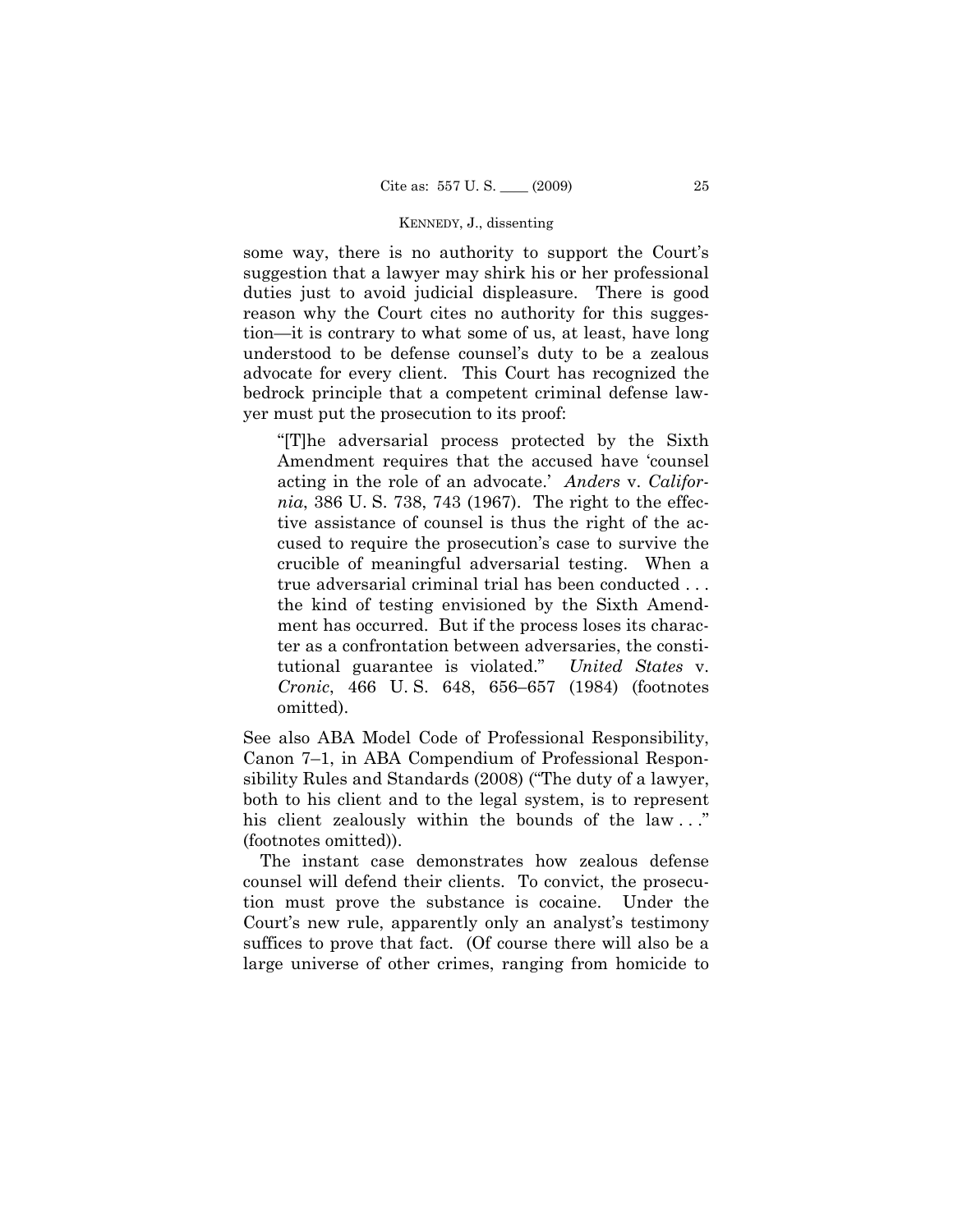robbery, where scientific evidence is necessary to prove an element.) In cases where scientific evidence is necessary to prove an element of the crime, the Court's rule requires the prosecution to call the person identified as the analyst; this requirement has become a new prosecutorial duty linked with proving the State's case beyond a reasonable doubt. Unless the Court is ashamed of its new rule, it is inexplicable that the Court seeks to limit its damage by hoping that defense counsel will be derelict in their duty to insist that the prosecution prove its case. That is simply not the way the adversarial system works.

In any event, the Court's hope is sure to prove unfounded. The Court surmises that "[i]t is unlikely that defense counsel will insist on live testimony whose effect will be merely to highlight rather than cast doubt upon the forensic analysis." *Ante*, at 22. This optimistic prediction misunderstands how criminal trials work. If the defense does not plan to challenge the test result, "highlight[ing]" that result through testimony does not harm the defense as the Court supposes. If the analyst cannot reach the courtroom in time to testify, however, a *Melendez-Diaz* objection grants the defense a great windfall: The analyst's work cannot come into evidence. Given the prospect of such a windfall (which may, in and of itself, secure an acquittal) few zealous advocates will pledge, prior to trial, not to raise a *Melendez-Diaz* objection. Defense counsel will accept the risk that the jury may hear the analyst's live testimony, in exchange for the chance that the analyst fails to appear and the government's case collapses. And if, as here, the defense is not that the substance was harmless, but instead that the accused did not possess it, the testimony of the technician is a formalism that does not detract from the defense case.

 In further support of its unlikely hope, the Court relies on the Brief for Law Professors as *Amici Curiae* 7–8, which reports that nearly 95% of convictions are obtained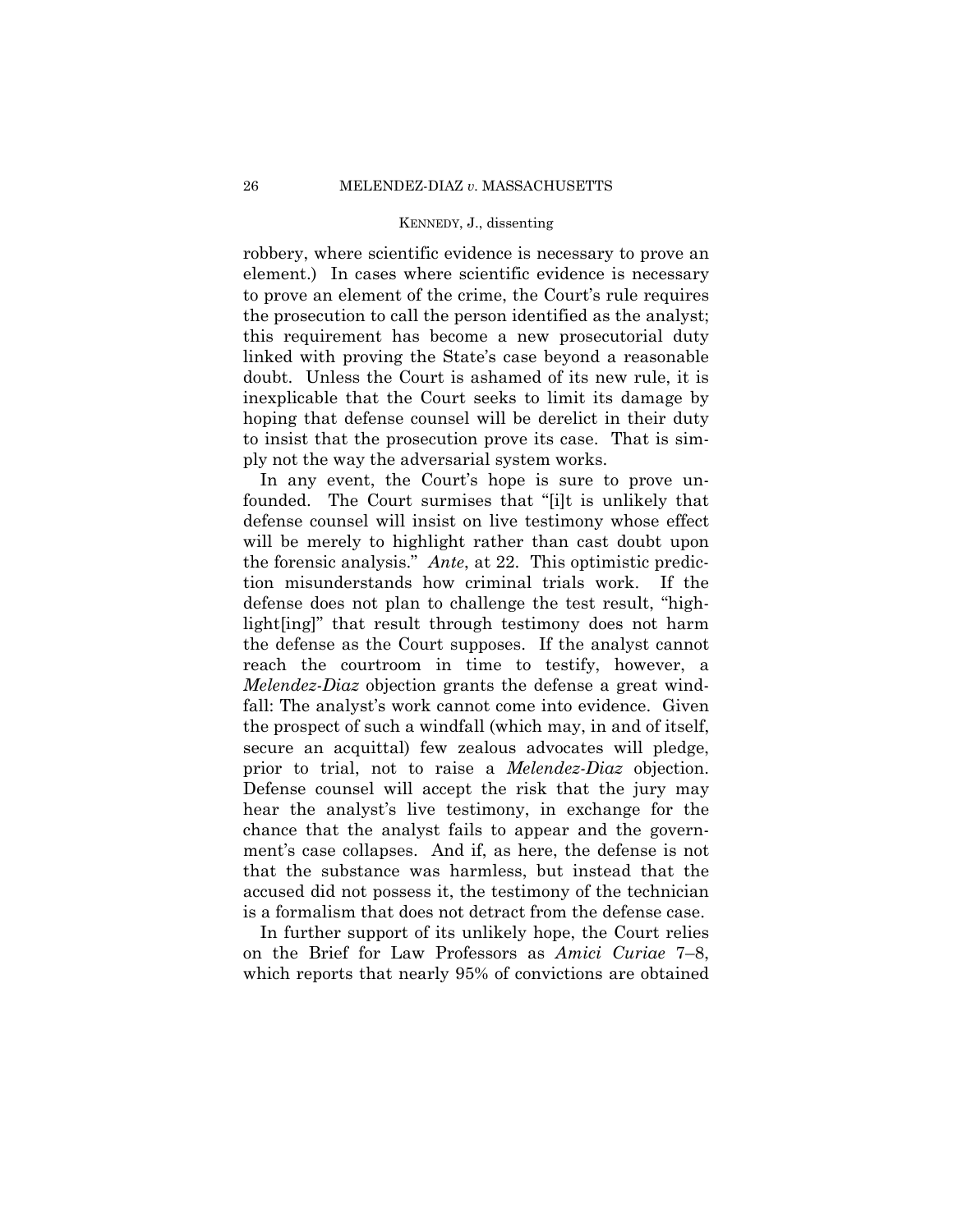via guilty plea and thus do not require in-court testimony from laboratory analysts. *Ante*, at 20. What the Court does not consider is how its holding will alter these statistics. The defense bar today gains the formidable power to require the government to transport the analyst to the courtroom at the time of trial. Zealous counsel will insist upon concessions: a plea bargain, or a more lenient sentence in exchange for relinquishing this remarkable power.

 As further reassurance that the "sky will not fall after today's decision," *ante*, at 20, the Court notes that many States have enacted burden-shifting statutes that require the defendant to assert his Confrontation Clause right prior to trial or else "forfeit" it "by silence." *Ibid.* The Court implies that by shifting the burden to the defendant to take affirmative steps to produce the analyst, these statutes reduce the burden on the prosecution.

 The Court holds that these burden-shifting statutes are valid because, in the Court's view, they "shift no burden whatever." *Ante*, at 21. While this conclusion is welcome, the premise appears flawed. Even what the Court calls the "simplest form" of burden-shifting statutes do impose requirements on the defendant, who must make a formal demand, with proper service, well before trial. Some statutes impose more requirements, for instance by requiring defense counsel to subpoena the analyst, to show good cause for demanding the analyst's presence, or even to affirm under oath an intent to cross-examine the analyst. See generally Metzger, Cheating the Constitution, 59 Vand. L. Rev. 475, 481–485 (2006). In a future case, the Court may find that some of these more onerous burdenshifting statutes violate the Confrontation Clause because they "impos[e] a burden . . . on the defendant to bring . . . adverse witnesses into court." *Ante*, at 19.

B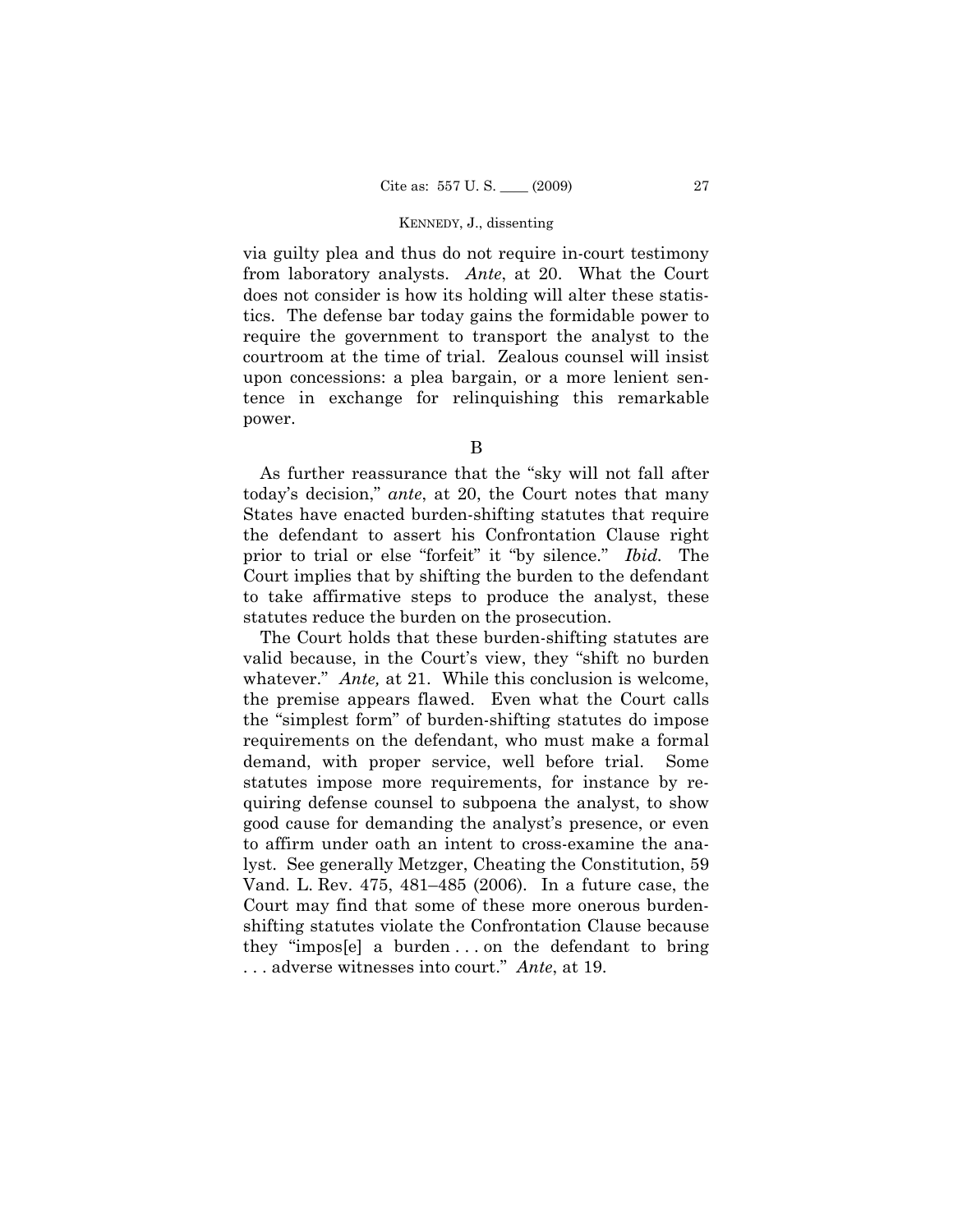The burden-shifting statutes thus provide little reassurance that this case will not impose a meaningless formalism across the board.

 $\mathcal{C}$ 

 In a further effort to support its assessment that today's decision will not cause disruption, the Court cites 10 decisions from States that, the Court asserts, "have already adopted the constitutional rule we announce today." *Ante*, at 20, and n. 11. The Court assures us that "there is no evidence that the criminal justice system has ground to a halt in the[se] States." *Ante*, at 20.

 On inspection, the citations prove far less reassuring than promised. Seven were decided by courts that considered themselves bound by *Crawford*. These cases thus offer no support for the Court's assertion that the state jurists independently "adopted" the Court's interpretation as a matter of state law. Quite the contrary, the debate in those seven courts was over just how far this Court intended *Crawford* to sweep. See, *e.g.*, *State* v. *Belvin*, 986 So. 2d 516, 526 (Fla. 2008) (Wells, J., concurring in part and dissenting in part) ("I believe that the majority has extended the *Crawford* and *Davis* decisions beyond their intended reach" (citations omitted)). The Court should correct these courts' overbroad reading of *Crawford*, not endorse it. Were the Court to do so, these seven jurisdictions might well change their position.

 Moreover, because these seven courts only "adopted" the Court's position in the wake of *Crawford,* their decisions are all quite recent. These States have not yet been subject to the widespread, adverse results of the formalism the Court mandates today.

 The citations also fail to reassure for a different reason. Five of the Court's 10 citations—including all 3 pre-*Crawford* cases—come from States that have reduced the confrontation right. Four States have enacted a burden-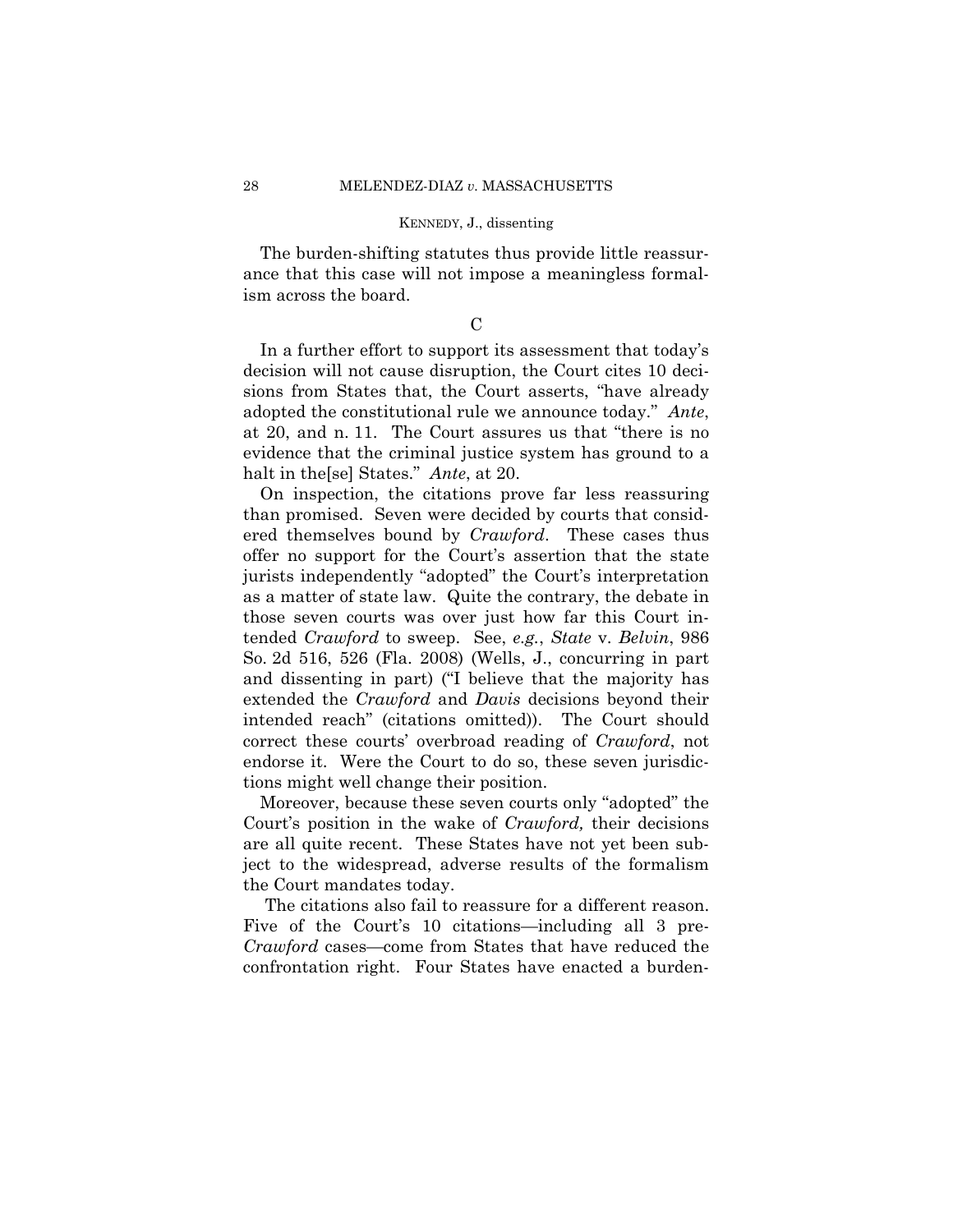shifting statute requiring the defendant to give early notice of his intent to confront the analyst. See Part III– B, *supra;* Colorado: *Hinojos-Mendoza* v. *People*, 169 P. 3d 662, 668–671 (Colo. 2007), Colo. Rev. Stat. §16–3–309 (2008) (defendant must give notice 10 days before trial); Georgia: Compare *Miller* v. *State*, 266 Ga. 850, 854–855, 472 S. E. 2d 74, 78–79 (1996) (striking down earlier notice statute requiring defendant to show good cause, prior to trial, to call the analyst), with Ga. Code Ann. §35–3–154.1 (2006) (defendant must give notice 10 days before trial); Illinois: *People* v. *McClanahan*, 191 Ill. 2d 127, 133–134, 729 N. E. 2d 470, 474–475 (2000), Ill. Comp. Stat., ch. 725, §5/115–15 (2006) (defendant must give notice "within 7 days" of "receipt of the report"); Oregon: *State* v. *Birchfield*, 342 Ore., at 631–632, 157 P. 3d, at 220 (suggesting that a "typical notice requirement" would be lawful), see Ore. Rev. Stat. §475.235 (2007) (defendant must give notice 15 days before trial)*.* A fifth State, Mississippi, excuses the prosecution from producing the analyst who conducted the test, so long as it produces someone. Compare *Barnette* v. *State*, 481 So. 2d 788, 792 (Miss. 1985) (cited by the Court), with *McGowen* v. *State*, 859 So. 2d 320, 339–340 (Miss. 2003) (the Sixth Amendment does not require confrontation with the particular analyst who conducted the test). It is possible that neither Mississippi's practice nor the burden-shifting statutes can be reconciled with the Court's holding. See Part III–B, *supra*. The disruption caused by today's decision has yet to take place in these States.

# \* \* \*

 Laboratory analysts who conduct routine scientific tests are not the kind of conventional witnesses to whom the Confrontation Clause refers. The judgment of the Appeals Court of Massachusetts should be affirmed.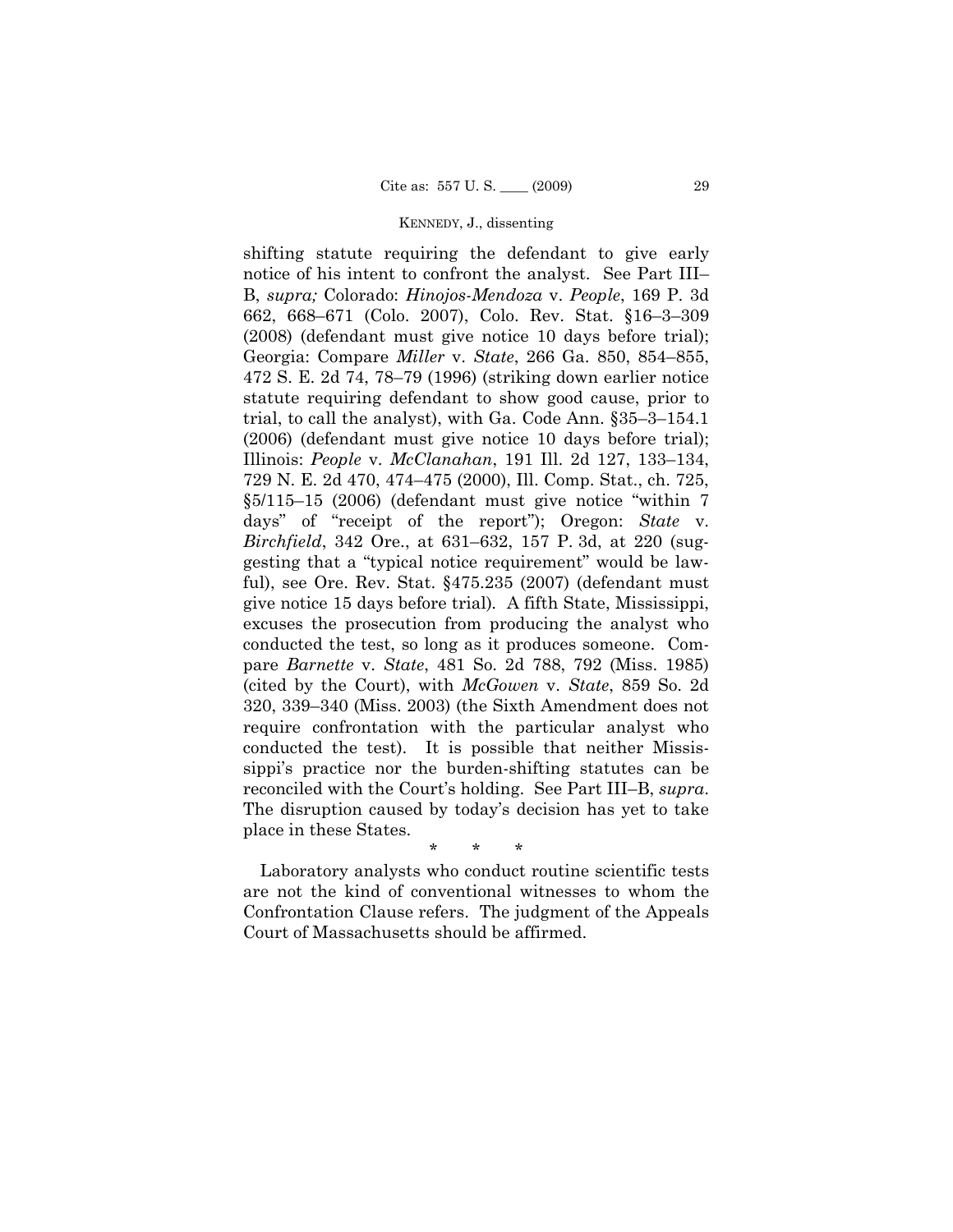## APPENDIXES

## A

 The following authorities held, prior to *Crawford*, that the Confrontation Clause does not require confrontation of the analyst who conducted a routine scientific test: *United States* v. *Vietor*, 10 M. J. 69, 72 (Ct. Mil. App. 1980) (laboratory drug report); *State* v. *Cosgrove*, 181 Conn. 562, 574– 578, 436 A. 2d 33, 40–41 (1980) (same); *Howard* v. *United States*, 473 A. 2d 835, 838–839 (D. C. 1984) (same); *Baber* v. *State*, 775 So. 2d 258 (Fla. 2000) (blood-alcohol test); *Commonwealth* v. *Harvard*, 356 Mass. 452, 253 N. E. 2d 346 (1969) (laboratory drug report); *DeRosa* v. *First Judicial Dist. Court of State ex rel. Carson City*, 115 Nev. 225, 232–233, 985 P. 2d 157, 162 (1999) (*per curiam)* (bloodalcohol test); *State* v. *Coombs*, 149 N. H. 319, 321–322, 821 A. 2d 1030, 1032 (2003) (blood-alcohol test); *State* v. *Fischer*, 459 N. W. 2d 818 (N. D. 1990) (laboratory drug report); *Commonwealth* v. *Carter*, 593 Pa. 562, 932 A. 2d 1261 (2007) (laboratory drug report; applying pre-*Crawford* law); *State* v. *Tavares*, 590 A. 2d 867, 872–874 (R. I. 1991) (laboratory analysis of victim's bodily fluid); *State* v. *Hutto*, 325 S. C. 221, 228–230, 481 S. E. 2d 432, 436 (1997) (fingerprint); *State* v. *Best*, 146 Ariz. 1, 3–4, 703 P. 2d 548, 550–551 (App. 1985) (same); *State* v. *Christian*, 119 N. M. 776, 895 P. 2d 676 (App. 1995) (blood-alcohol test); *State* v. *Sosa*, 59 Wash. App. 678, 684–687, 800 P. 2d 839, 843–844 (1990) (laboratory drug report).

 The following authorities held, prior to *Crawford*, that the Confrontation Clause does not require confrontation of the results of autopsy and hospital reports describing the victim's injuries: *People* v. *Clark*, 3 Cal. 4th 41, 157–159, 833 P. 2d 561, 627–628 (1992) (autopsy report); *Henson* v. *State*, 332 A. 2d 773, 774–776 (Del. 1975) (treating physician's report of victim's injuries, with medical conclusions redacted); *Collins* v. *State*, 267 Ind. 233, 235–236, 369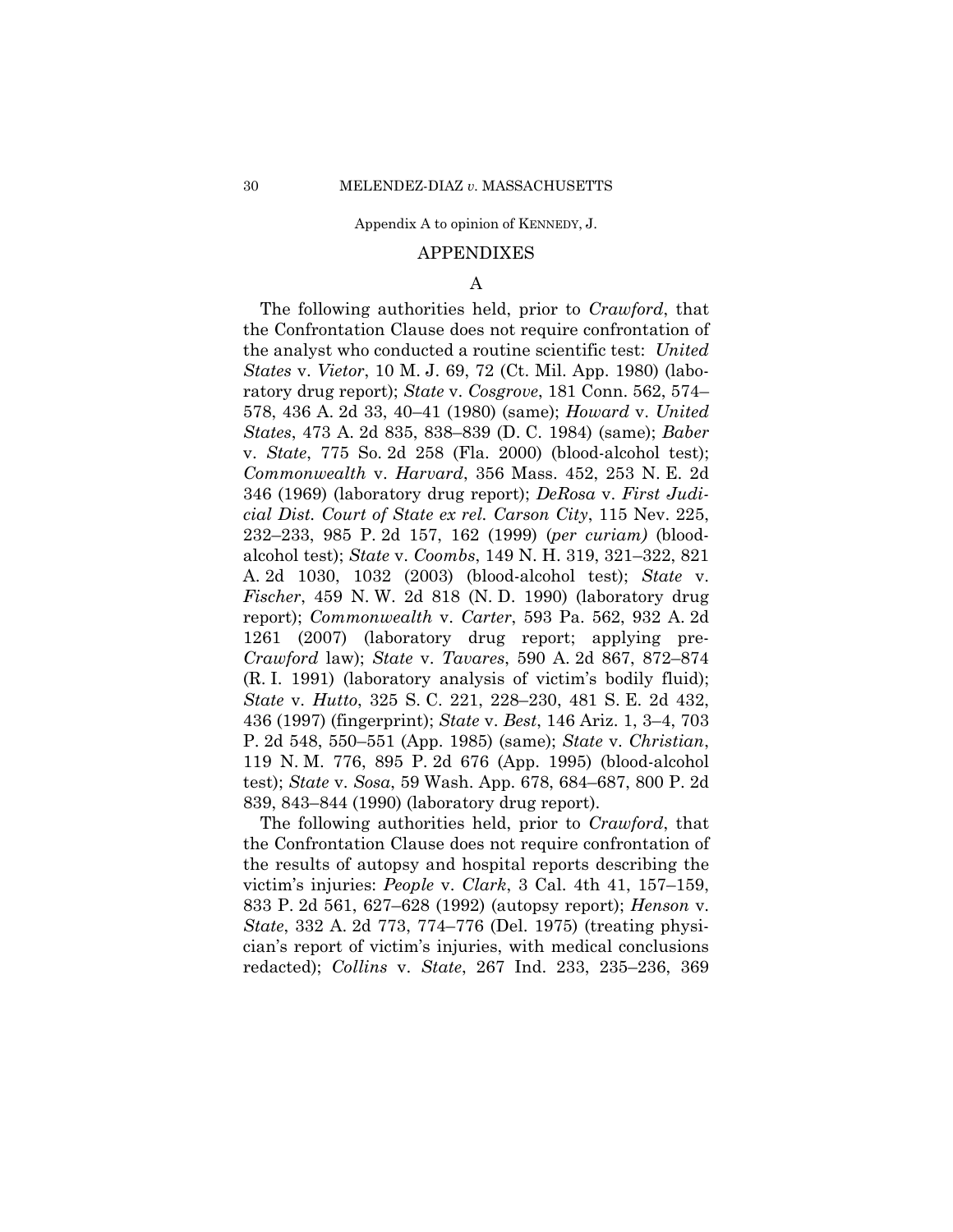N. E. 2d 422, 423 (1977) (autopsy report); *State* v. *Wilburn*, 196 La. 113, 115–118, 198 So. 765, 765–766 (1940) (hospital record stating victim's cause of death) (citing *State* v. *Parker*, 7 La. Ann. 83 (1852) (coroner's written inquest stating cause of death)); *State* v. *Garlick*, 313 Md. 209, 223–225, 545 A. 2d 27, 34 (1988) (blood test showing presence of illegal drug); *People* v. *Kirtdoll*, 391 Mich. 370, 385–391, 217 N. W. 2d 37, 46–48 (1974) (treating physician's report describing victim's injuries); *State* v. *Spikes*, 67 Ohio St. 2d 405, 411–415, 423 N. E. 2d 1122, 1128–1130 (1981) (treating physician's report of defendant's injuries); *State* v. *Kreck*, 86 Wash. 2d 112, 117–120, 542 P. 2d 782, 786–787 (1975) (laboratory report stating that murder victim's blood contained poison).

 The following authorities held, prior to *Crawford*, that the Confrontation Clause does not require confrontation of certificates stating that instruments were in good working order at the time of a test: *State* v. *Ing*, 53 Haw. 466, 467– 473, 497 P. 2d 575, 577–579 (1972) (certificate that police car's speedometer was in working order), accord, *State* v. *Ofa*, 9 Haw. App. 130, 135–139, 828 P. 2d 813, 817–818 (1992) (*per curiam)* (certificate that breathalyzer was in working order); *State* v. *Ruiz*, 120 N. M. 534, 903 P. 2d 845 (App. 1995) (same); *State* v. *Dilliner*, 212 W. Va. 135, 141– 142, 569 S. E. 2d 211, 217–218 (2002) (same); *State* v. *Huggins*, 659 P. 2d 613, 616–617 (Alaska App. 1982) (same); *State* v. *Conway*, 70 Ore. App. 721, 690 P. 2d 1128 (1984) (same).

 The following decisions reduced the right to confront the results of scientific tests by upholding burden-shifting statutes that require the defendant to take affirmative steps prior to trial to summon the analyst: *Johnson* v. *State*, 303 Ark. 12, 18–20, 792 S. W. 2d 863, 866–867 (1990) (defendant must give notice 10 days before trial); *State* v. *Davison*, 245 N. W. 2d 321 (Iowa 1976), Iowa Code Ann. §691.2 (2008) (same); *State* v. *Crow*, 266 Kan. 690,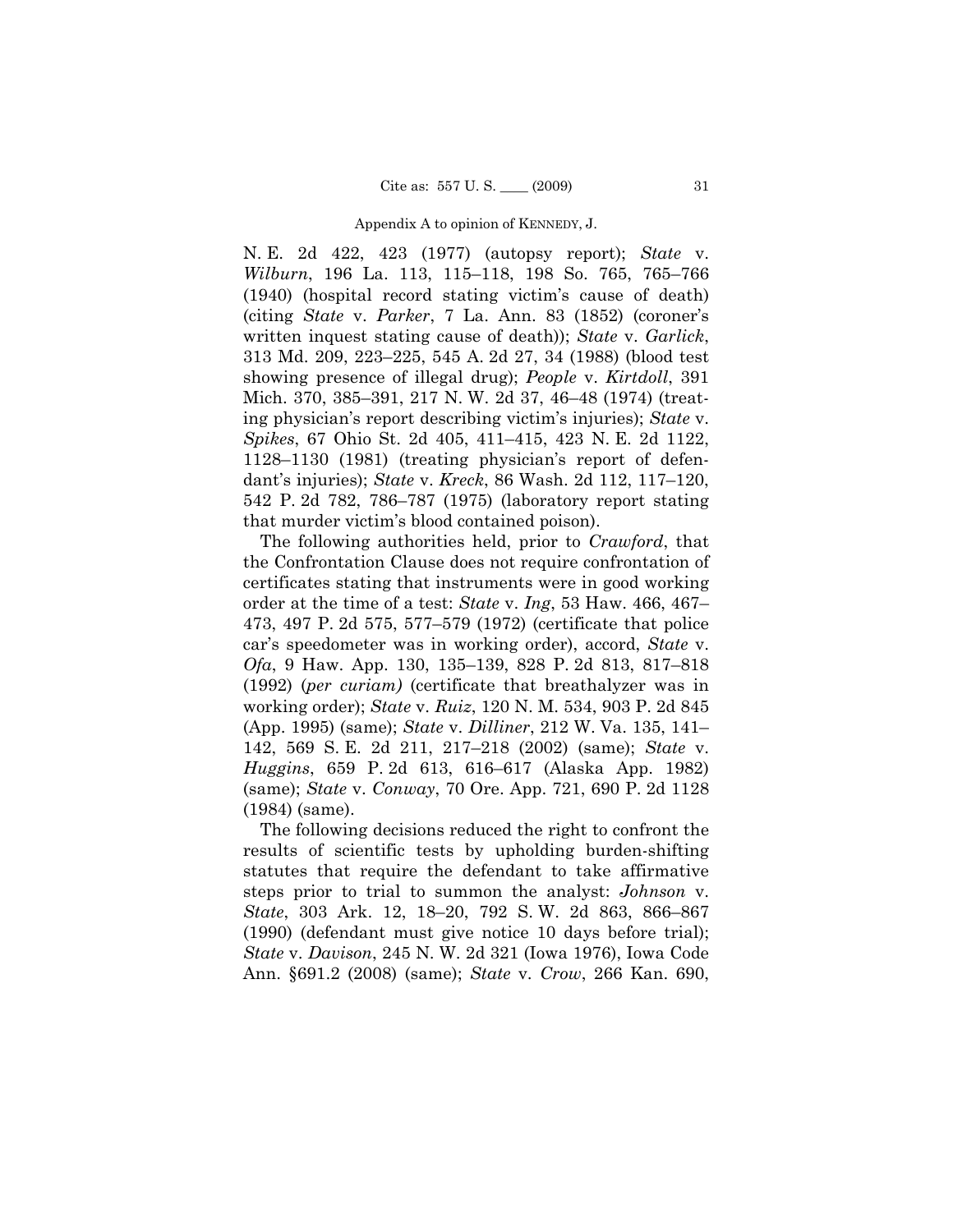974 P. 2d 100 (1999) (defendant must give notice within 10 days of receiving the result and must show that the result will be challenged at trial); *State* v. *Christianson*, 404 A. 2d 999 (Me. 1979) (defendant must give notice 10 days before trial); *State* v. *Miller*, 170 N. J. 417, 436–437, 790 A. 2d 144, 156 (2002) (defendant must give notice within 10 days of receiving the result and must show that the result will be challenged at trial); *State* v. *Smith*, 312 N. C. 361, 381–382, 323 S. E. 2d 316, 328 (1984) (defendant must subpoena analyst); *State* v. *Hancock*, 317 Ore. 5, 9– 12, 854 P. 2d 926, 928–930 (1993) (same), but see *State* v. *Birchfield*, 342 Ore. 624, 157 P. 3d 216 (reducing defendant's burden); *State* v. *Hughes*, 713 S. W. 2d 58 (1986) (defendant must subpoena analyst); *Magruder* v. *Commonwealth*, 275 Va. 283, 295–300, 657 S. E. 2d 113, 119– 121 (2008) (defendant must "call the person performing such analysis," at the State's expense); *People* v. *Mayfield-Ulloa*, 817 P. 2d 603 (Colo. App. 1991) (defendant must give notice to State and the analyst 10 days before trial); *State* v. *Matthews*, 632 So. 2d 294, 300–302 (La. App. 1993) (defendant must give notice five days before trial).

## B

 The following authorities hold that State Rules of Evidence permit the results of routine scientific tests to be admitted into evidence without confrontation: *State* v. *Torres*, 60 Haw. 271, 589 P. 2d 83 (1978) (X ray of victim's body); *State* v. *Davis*, 269 N. W. 2d 434, 440 (Iowa 1978) (laboratory analysis of victim's bodily fluid); *State* v. *Taylor*, 486 S. W. 2d 239, 241–243 (Mo. 1972) (microscopic comparison of wood chip retrieved from defendant's clothing with wood at crime scene); *State* v. *Snider*, 168 Mont. 220, 229–230, 541 P. 2d 1204, 1210 (1975) (laboratory drug report); *People* v. *Porter*, 46 App. Div. 2d 307, 311– 313, 362 N. Y. S. 2d 249, 255–256 (1974) (blood-alcohol report); *Robertson* v. *Commonwealth*, 211 Va. 62, 64–68,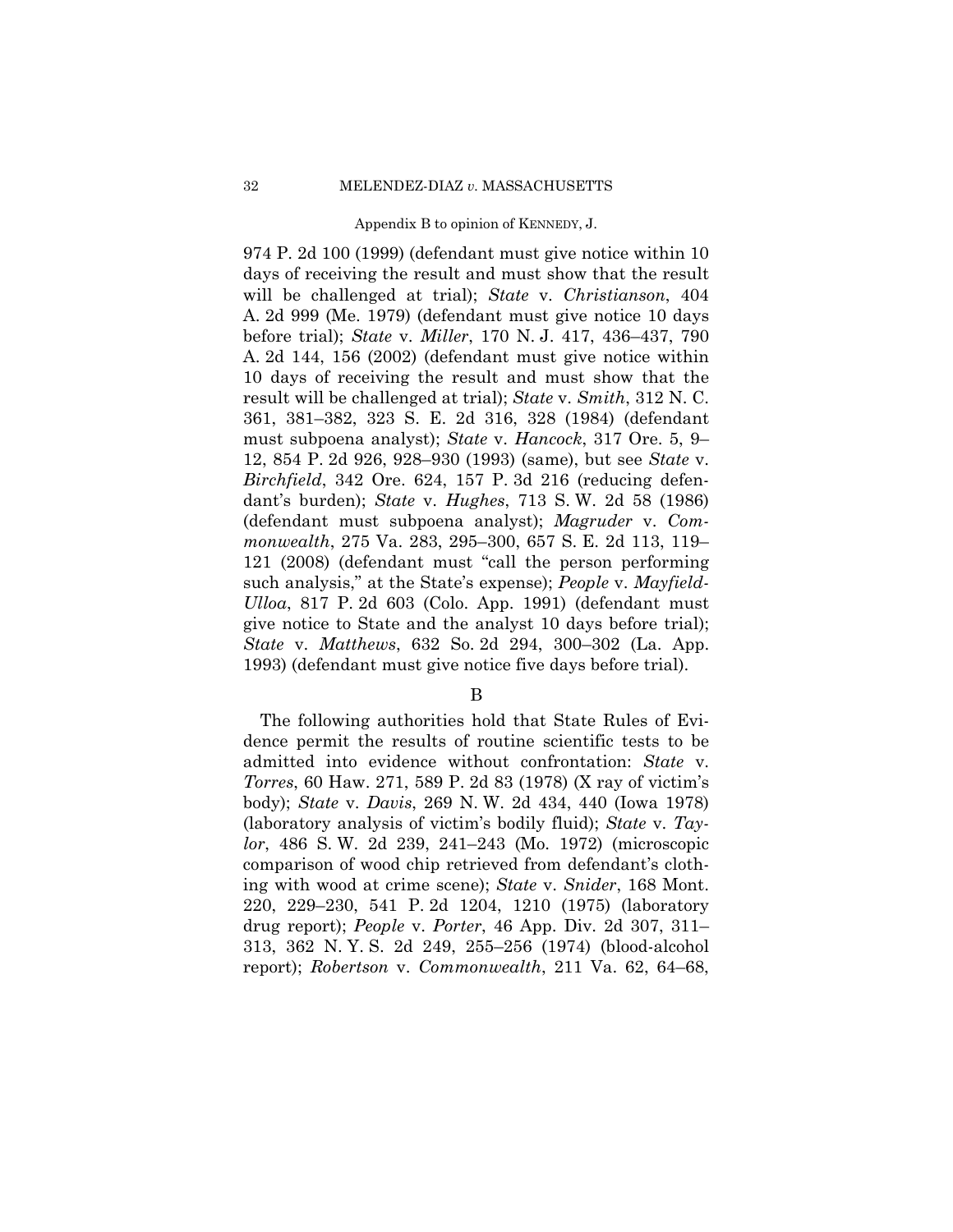175 S. E. 2d 260, 262–264 (1970) (laboratory analysis of victim's bodily fluid); *Kreck*, 86 Wash. 2d, 117–120, 542 P. 2d, 786–787 (laboratory report stating that murder victim's blood contained poison).

 The following authorities hold that State Rules of Evidence permit autopsy and hospital reports to be admitted into evidence without confrontation: *People* v. *Williams*, 174 Cal. App. 2d 364, 389–391, 345 P. 2d 47, 63–64 (1959) (autopsy report); *Henson*, *supra*, at 775–776 (report of physician who examined victim); *Wilburn*, 196 La., at 115–118, 198 So., at 765–766 (hospital record stating victim's cause of death); *Garlick*, 313 Md., at 223–225, 545 A. 2d, at 34 (blood test); *State* v. *Reddick*, 53 N. J. 66, 68– 69, 248 A. 2d 425, 426–427 (1968) *(per curiam)* (autopsy report stating factual findings, but not opinions, of medical examiner); *People* v. *Nisonoff*, 293 N. Y. 597, 59 N. E. 2d 420 (1944) (same).

 The following authorities hold that State Rules of Evidence permit certificates, which state that scientific instruments were in good working order, to be admitted into evidence without confrontation: *Wester* v. *State*, 528 P. 2d 1179, 1183 (Alaska 1974) (certificate stating that breathalyzer machine was in working order); *Best* v. *State*, 328 A. 2d 141, 143 (Del. 1974) (certificate that breathalyzer was in working order); *State* v. *Rines*, 269 A. 2d 9, 13–15 (Me. 1970) (manufacturer's certificate stating that bloodalcohol test kit was in working order admissible under the business-records exception); *McIlwain* v. *State*, 700 So. 2d 586, 590–591 (Miss. 1997) (same).

 Taking the minority view, the following authorities interpret state hearsay rules to require confrontation of the results of routine scientific tests or observations of medical personnel: *State* v. *Sandoval-Tena*, 138 Idaho 908, 912, 71 P. 3d 1055, 1059 (2003) (laboratory drug report inadmissible under state hearsay rule); *Spears* v. *State*, 241 So. 2d 148 (Miss. 1970) (nurse's observation of victim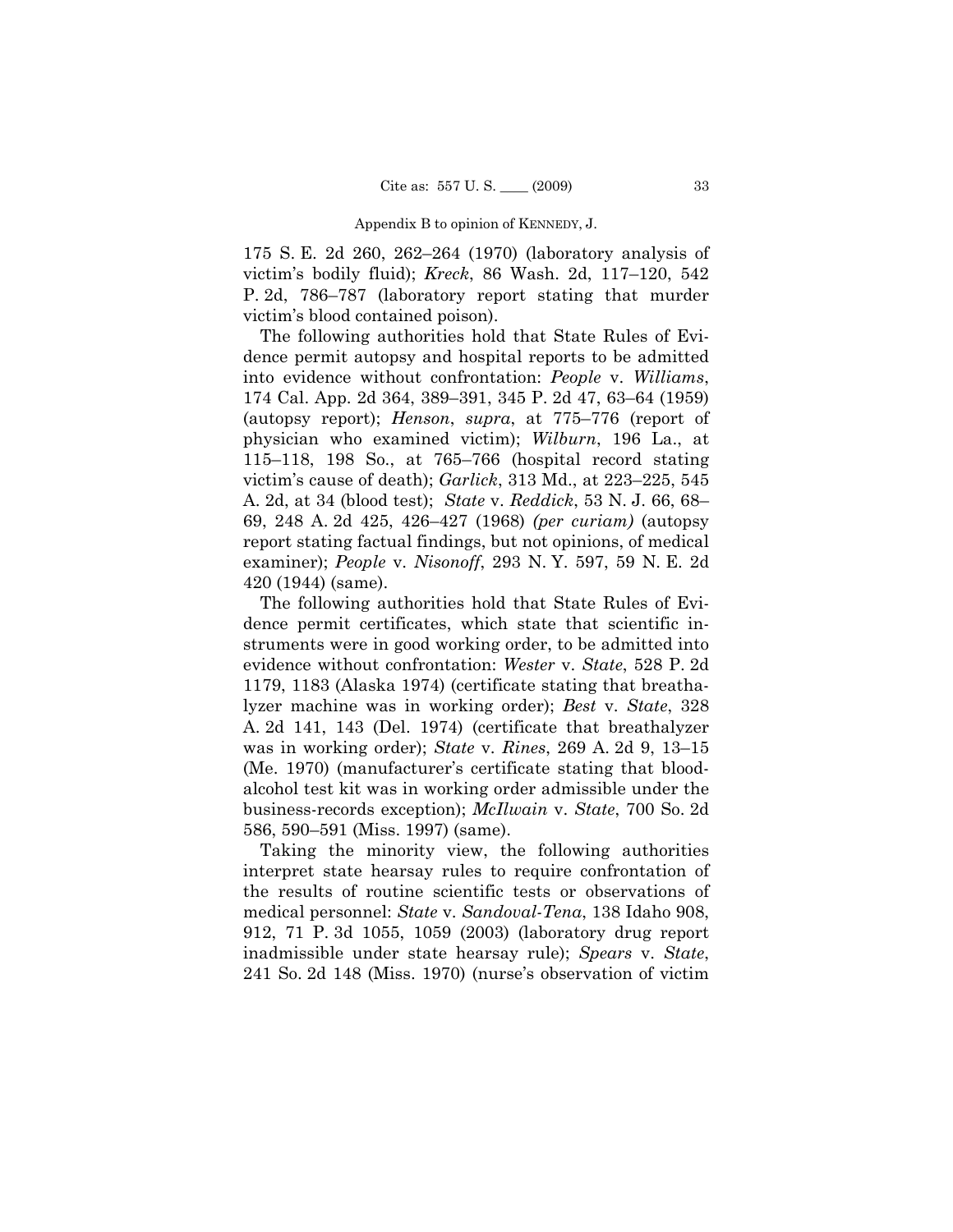inadmissible under state hearsay rule and constitution); *State* v. *James*, 255 S. C. 365, 179 S. E. 2d 41 (1971) (chemical analysis of victim's bodily fluid inadmissible under state hearsay rule); *Cole* v. *State*, 839 S. W. 2d 798 (Tex. Ct. Crim. App. 1990) (laboratory drug report inadmissible under state hearsay rule); *State* v. *Workman*, 2005 UT 66, ¶¶9–20, 122 P. 3d 639, 642–643 (same); *State*  v. *Williams*, 2002 WI 58, ¶¶32–55, 253 Wis. 2d 99, 118– 127, 644 N. W. 2d 919, 928–932 (same), but see *id.*, at 109–117, 644 N. W. 2d, at 924–927 (no confrontation violation where expert testified based on test results prepared by an out-of-court analyst).

 This summary does not include decisions that find test results inadmissible because the State failed to lay a proper foundation. Rather than endorse the minority view, those cases merely reaffirm the government's burden to prove the authenticity of its evidence and the applicability of an exception to the state hearsay rule. See, *e.g.*, *State* v. *Fisher*, 178 N. W. 2d 380 (Iowa 1970) (laboratory test of victim's bodily fluid inadmissible under businessrecords exception because the prosecution did not show that it was kept in regular course of business); *State* v. *Foster*, 198 Kan. 52, 422 P. 2d 964 (1967) (no foundation laid for introduction of blood-alcohol test because the prosecution did not show that the test was conducted in the usual course of business); *Moon* v. *State*, 300 Md. 354, 367–371, 478 A. 2d 695, 702–703 (1984) (blood alcohol test inadmissible because insufficient foundational evidence that the test was conducted in a reliable manner); cf. *Davis*, 269 N.W. 2d*,* at 440 (laboratory test of victim's bodily fluid admitted under business-records exception to state hearsay rule); *Garlick*, 313 Md., at 215, n. 2, 223– 225, 545 A. 2d, at 30, n. 2, 34 (laboratory test of defendant's blood falls within "firmly rooted" hearsay exception).

Three States once espoused the minority view but ap-